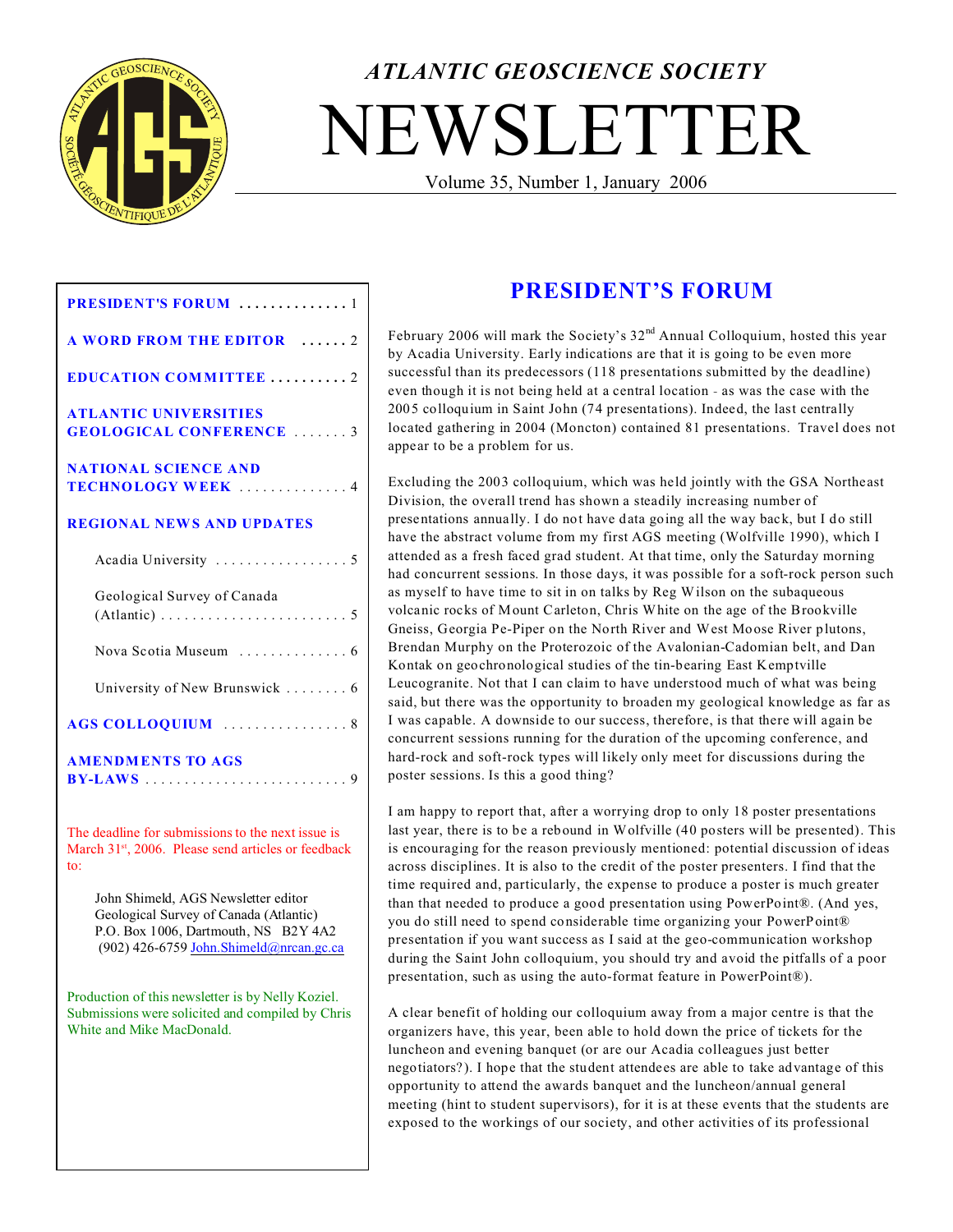members. Our students are the body from where the rejuvenation of our society will come, and their integration into the whole of the weekend activities should be encouraged.

Finally, this is the last President's Forum that I shall be writing because I shall be passing on the presidency to Ian Spooner of Acadia University after the annual meeting. Since I am likely to get tongue-tied and forget my lines during speeches at the colloquium, I would like to take this opportunity to thank especially the executive council for their hard work and support this year, and all the society members who have corresponded with me on various matters for their patience and understanding. Good luck, Ian.

*Dave Keighley* keig@unb.ca

## **A WORD FROM THE EDITOR**

With this issue of the newsletter I mark the passage of my first year as editor. The task has been enjoyable, mainly because Nelly Koziel lightens the load considerably by doing the layout for the newsletter, and because Chris White and Mike MacDonald both possess extraordinary skill in garnering articles from well-intentioned but sometimes over-worked AGS members. I am very grateful too that there are several dedicated members who regularly contribute articles with little or no prompting.

My goal for the newsletter is to publish articles from as broad a range of the AGS membership as possible. Is the geological institution where you work under-represented? Have conferences or workshops in the Atlantic provinces gone unadvertised or unreported? Do AGS members receive regular updates from your committee or working group? Please help to remedy the gaps, either by writing short articles yourself or by finding willing authors.

During April and May I will be working in the Arctic, and so Graham Williams has agreed to edit the Spring issue of the newsletter. To avoid losing any newsletter submissions, Nelly Koziel will check my email while I am away.

*John Shimeld* [John.Shimeld@nrcan.gc.ca](mailto:John.Shimeld@nrcan.gc.ca)

# **HEARD ENOUGH FROM THE EDUCATION COMMITTEE?**

What do you know about the AGS Education Committee? Did you know it has been in existence for close to 15 years? Did you know the Committee is one of the most active groups of its kind in Canada? We've been so busy that we've forgotten to



*One of a series of paintings for AGS by New Brunswick artist Judi Pennanen depicting a scene from "Wolfville" times (Late Triassic) in the Fundy Basin.*

tell you what we're up to recently. First, please allow me to introduce the players. The Committee (there are Nova Scotia and New Brunswick branches) includes geologists, educators, museum and science centre interpreters, and education co-ordinators. The members hail from federal and provincial surveys, universities and colleges, private sector, local and provincial museums, science centres, and numerous school boards. Even recent retirees cannot resist the call. This mix of people is absolutely required to produce useful programs and products. Ideas and energy are never lacking. Experience and knowledge are plentiful.

So … what's up? Here's what: a new EdGEO workshop program in New Brunswick; a series of watercolour paintings and an accompanying pamphlet to chronicle the geological history of the Fundy Basin; the  $12<sup>th</sup>$  anniversary of the Nova Scotia EdGEO workshop program; a partnership role in the



*Example cards from Got Gas?, which is an educational card game being developed to help teach the main concept of petroleum geology (images: John Shimeld).*

UNB-SFX NSERC CRYSTAL (Centres for Research in Youth, Science Teaching and Learning) project to study the effectiveness of outreach in the community; and, *Nova Scotia*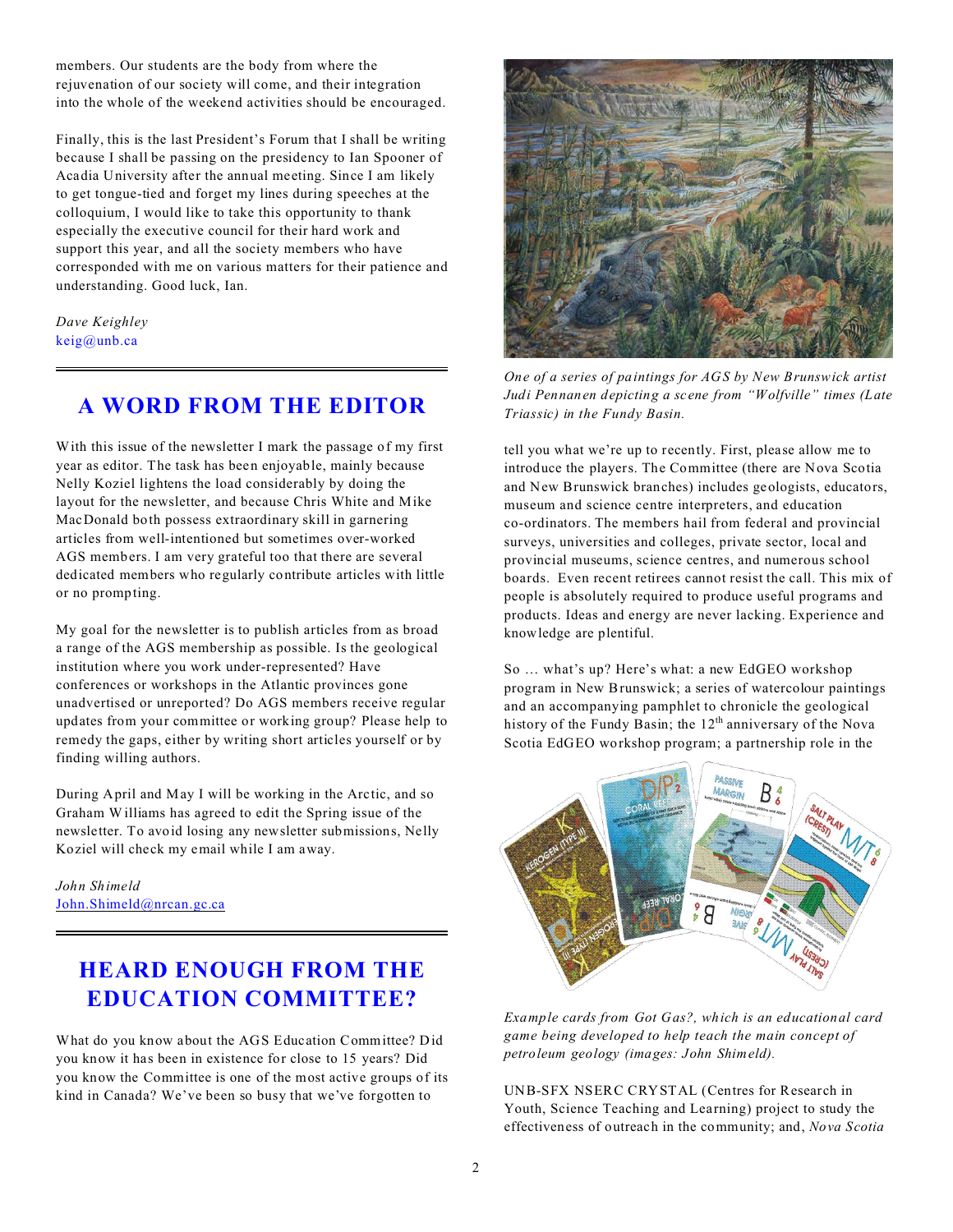*Rocks*, a fold-out pamphlet highlighting geological sights of the province. Several educational resources are also under development: a young readers booklet on fossils in Nova Scotia; an educational card game,"Got Gas?"; and, classroom resources for use in EdGEO workshops. And then there are the



*Frontispiece of the highly successful pamphlet produced by members of the Education Committee in 2004. About 35,000 of the 37,500 copies that were printed are now in circulation.*

ongoing programs: EarthNet (http://earthnet-geonet.ca); the evening public talk series at the Nova Scotia Museum of Natural History (have you been lately?); co-ordination of the *Geology of Canada* popular geology book; and, the annual AGS-Photo Guild of Nova Scotia award. This does not even touch on the many presentations given by members on their own time to schools, libraries and the public. You will also want to know that the AGS Video Committee expects to release its newest education video *Halifax Harbour: It's Life Story* in early 2006.

If you are interested in learning more about the Education Committee and its activities, consider attending a meeting or talk to me or any other member. Here is the current membership: Ken Adams, Dottie Alt, Sandra Barr, Paul Batson, Sally Camus, Carol Corbett, Warren Ervine, Gordon Fader, Rob Fensome, David Frobel, Bob Grantham, Martha Grantham, Richard Haworth, Andy Henry, Fenton Isenor, Chris Jauer, Heather Johnson, David Keighley (as AGS President, soon to be Ian Spooner), Elisabeth Kosters, Henrietta Mann, Chris Mansky, Andrew MacRae, Murray Metherall, Ann Miller, Brendan Murphy, Roger Outhouse, Patrick Potter, Pat Ryall, John Shimeld, Deborah Skilliter, Brad Tucker, Peter Wallace, Pat Welton, Hans W ielens, Graham Williams, and Sonya Wood.

At the upcoming 2006 AGS Colloquium, the session *Education Outreach: A Required Element of the Geoscience Community* will showcase the most recent activities, plus a preview of the Halifax Harbour video. You are welcome to join us.

*Jennifer Bates* Chair, AGS Education Committee *[Jbates@nrcan.gc.ca](mailto:Jbates@nrcan.gc.ca)*

# **ATLANTIC UNIVERSITIES GEOLOGICAL CONFERENCE**

The annual AUGC was hosted by the Alexander Murray Geological Club at Memorial University this year, in St. John's Newfoundland, from October 27<sup>th</sup> - 29<sup>th</sup>. With over 70 out-of-province attendees from the universities of New Brunswick, Saint Francis Xavier, Saint Mary's, Dalhousie, and Acadia, the additional 50 or so students and faculty from Memorial University had lots of company from their mainland colleagues. A group from the University of Western Ontario (including Rob Lodge, formerly of Acadia) was also in attendance to speak with students about various opportunities for graduate studies in the geosciences.

The Thursday night *Meet and Greet/Career Night* started with a social gathering in the Murray Club room followed by presentations from Dr. Neil Bose (NSERC), Mrs. Louise Pincent-Persons (PEGNL), Mrs. Nadya Slemko-Sandy and Mr. Aaron Grimeau (CSPG), Dr Derek Wilton (MUN) and Mr. Craig Lamb (Husky Energy/CSPG). The evening was topped-off with a bus ride to downtown St. John's where all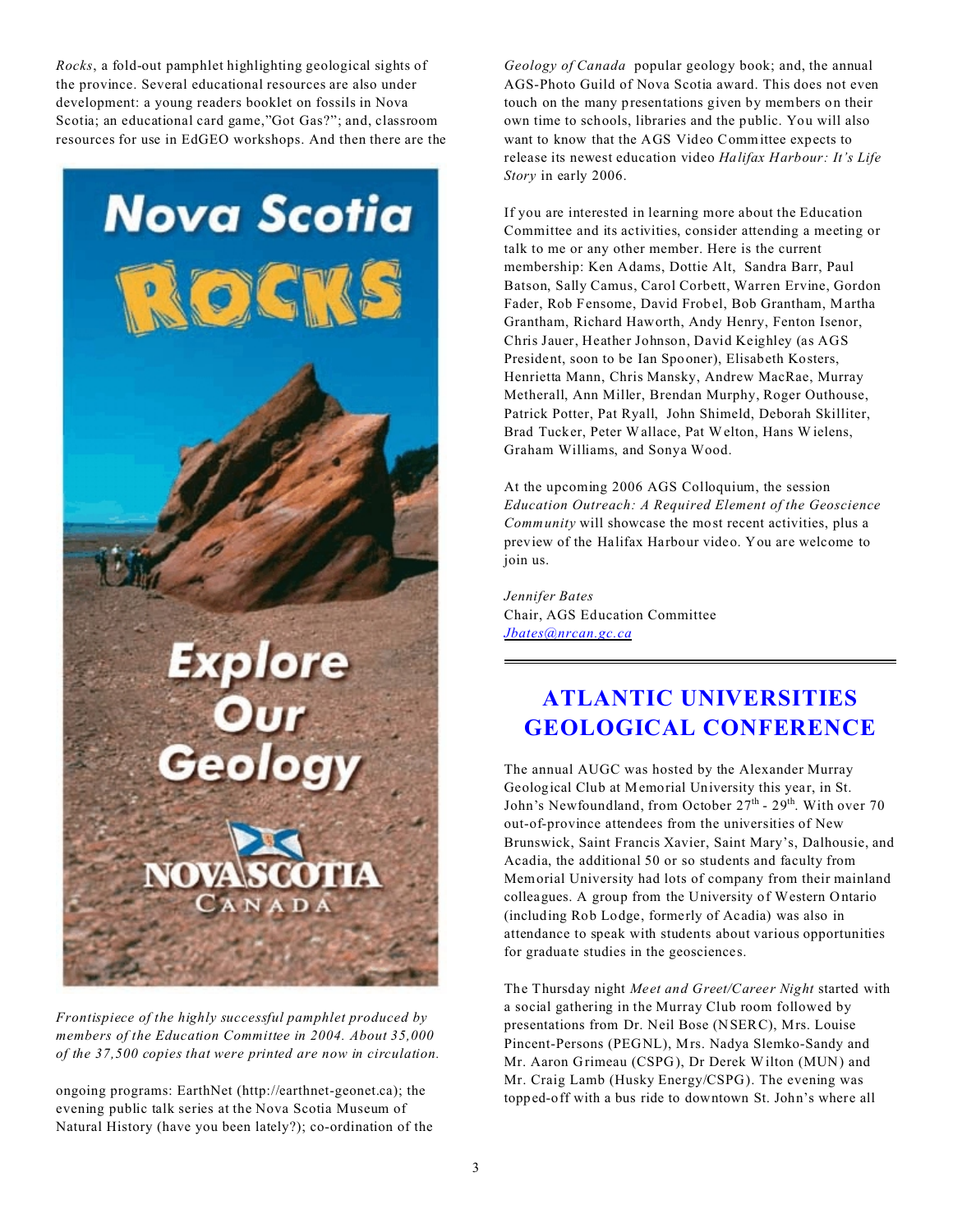#### were met with a wonderful surprise: the traditional Newfoundland screech-in!



*Students from UNB proudly display their awards from the AUGC. From left to right are Dave MacDonnell, Heather Campbell, and Andrew Cook (photo: Nesha Trenholm).*

Friday was field trip day, and there were four options to choose between: the stratigraphy and paleontology of Manuel and Bell islands; the fault zone of Flat Rock; the economic deposits of the eastern Avalon Peninsula; or, a geophysical information session. The field trips and information session were lead and prepared by numerous people from MUN, the provincial and federal Geological Surveys, and the private sector. The night ended with most of the students taking part in various Halloween games and activities, which were followed by an introduction (at least for the inexperienced mainlanders) to the Mardi Gras festivities on George Street.

Bright and early, Saturday morning saw the beginning of the student talks and poster presentations at the Inco Innovation Centre on the MUN campus. During lunch, a talk on careers in the oil industry was given by Ms. Michelle Lund and Dr. Denise Hodder from Imperial Oil. Student presentations finished in the afternoon and then, in the evening, a banquet was held at the beautiful Johnson Geo Centre. Participants were invited to tour the museum and travel back in time or stand and stare into the night sky - just to name two of the fantastic exhibits currently offered at the Geo Centre. With the bodies of the solar system overhead, attendees were privileged to hear Dr. Harold (Hank) Williams speak. Award presentations followed, with Steve Schwartz of MUN receiving the Esso award for his poster entitled *Paleoecology of the Early Cambrian fauna, Smith Point, Western Trinity Bay, Newfoundland*. Dave MacDonnell from UNB was awarded the Frank Shea Memorial Award for his talk *Geological setting of the Smith Option: an ophiolite-hosted Cu-Zn massive sulfide system, Bathurst Mining Camp, northeastern New Brunswick*. The CSPG award was won by Andrew Cook from UNB for his talk *The sedimentology and stratigraphy of the Mabou Group, Sussex, New Brunswick*. Finally, Heather Campbell of UNB and Jared Chipman of

SMU shared the APICS-NSERC award for their presentations entitled, respectively, *Morphology of a glacial outwash channel: catastrophic drainage of measured flow*? and *Economic potential for gold in the glacial till of Nova Scotia*.

I extend personal congratulations to Dave, Andrew and Heather for their accomplishments - I was never more proud to be a UNB student than I was that night! As was voiced at the banquet, all the presenters deserve hearty congratulations for the quality of work they put forward at this conference. Last, but definitely not least, I would like to commend AUGC Chair/President Lesley Stokes, her Co-Chair Jordan Stead, and the rest of the MUN crew for their amazing efforts in organizing the conference! The 2006 AUGC was a huge success, lots of fun, and worth every bit and more of the distance travelled to experience the rocks of the Rock!

*Nesha Trenholm* [y0iq8@unb.ca](mailto:y0iq8@unb.ca)

# **NATIONAL SCIENCE AND TECHNOLOGY WEEK**

To kick off National Science and Technology Week 2005 (NSTW'05) in Fredericton, Science East hosted an open house in the Regent Mall from Friday October 21<sup>st</sup> to Sunday October 23rd. The place was packed with a spectrum of keen younguns to curious older folks having just visited the famous



*Regent Mall in Fredericton was packed with children and adults interested in learning about science and engineering during NSTW'05 (photo courtesty of Dave Lentz).*

Boyce Farmer's Market in Fredericton. The open house included displays by the Natural Science and Engineering Research Council of Canada, the Association of Engineers and Geoscientists of New Brunswick. There were also booths and fun activities at the Regent Mall by Science East (Michael Edwards) and UNB volunteers (Josie Seely, P.Eng. and David Lentz, P. Geo.). Lots of science and engineering information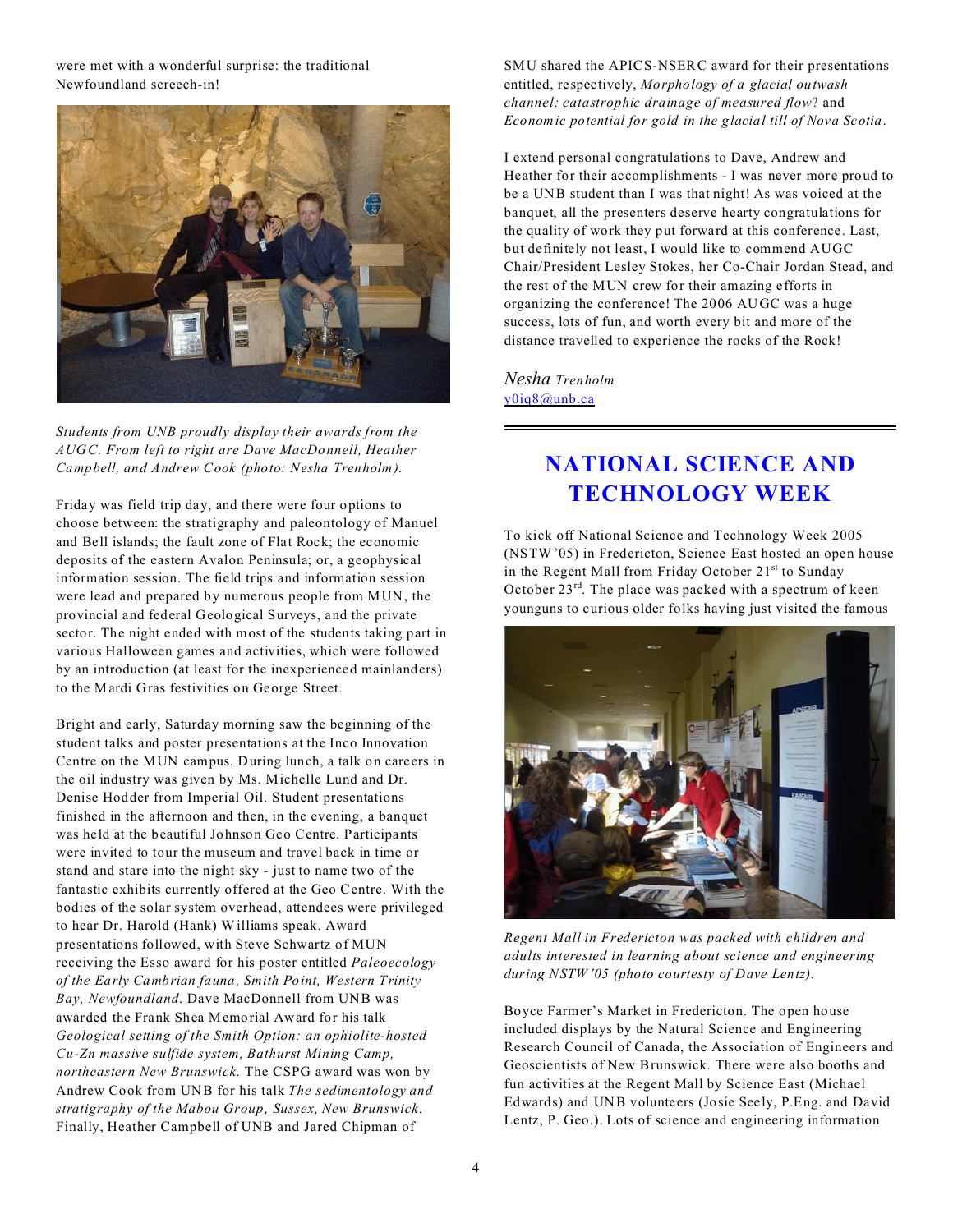was passed on, and many neat prizes were won for solving puzzles and answering skill testing questions. We were kept busy the whole time!

The NSTW'05 events were sponsored by Science East, UNB, NSERC, and APEGNB, as well as Natural Resources Canada and NB Department of Natural Resources.

#### *Dave Lentz* [Dlentz@unb.ca](mailto:Dlentz@unb.ca)

## **REGIONAL NEWS AND UPDATES**

#### **ACADIA UNIVERSITY**

As usual, it was a busy Fall term at Acadia. We launched the speaker series with a timely look at the geological, historical, political, and cultural ingredients in the Hurricane Katrina disaster (Elisabeth Kosters), and continued with other visitors who described the diamond fields of Canada (Bruce Kjarsgaard, GSC, sponsored by the GAC Robinson Lecture Tour program), petroleum exploration and opportunities for students (John Hogg, Burlington Resources Canada Ltd and Mike Enachescu, Memorial University, sponsored by CSPG and CSEG), and exploration and economics of copper (Mike Doggett, Queen's University, sponsored by the Society of Economic Geologists). In addition, throughout the term graduate and undergraduate students presented talks on a variety of course-related, thesis-related, or travel-related topics. We appreciate all these presentations, some of which not only educate us but also include a free lunch! Anyone interested in attending future events at Acadia should check out the website at [http://ace.acadiau.ca/science/geol/](http://ace.acadiau.ca/science/geol/coming.htm) [coming.htm](http://ace.acadiau.ca/science/geol/coming.htm), as we have lots planned for the Winter term.

Cliff Stanley is currently on sabbatical leave, doing his utmost to avoid us (why else would he go to such an antipodal location as Perth, Western Australia?) From the few accounts we have received, he is gainfully employed there – several papers are being written, he was heavily involved in running an IGES (International Geochemical Exploration Symposium) in September, he regularly drops in on his graduate students at University of Western Australia, and he is entertaining hordes of family members who have chosen this year for their trip to Australia.

Peir Pufahl joined our ranks as rookie professor during the summer. As a carbonate sedimentologist, it is no surprise that he is teaching paleontology and oceanography in the Winter term, but during the Fall, he took on structural geology, and by all accounts from the students, quite successfully. To meet Peir is yet another reason to come to the AGS conference this year.

The department was well represented at the *Exploration and Mining New Brunswick 2005* conference that was organized in Fredericton by the New Brunswick Department of Natural Resources. Nancy Van Wagoner gave a talk on her work with a number of Acadia students on Silurian rift-related volcanism and mineralization in southwestern New Brunswick and eastern Maine. Her students David Lowe, Teri Lawrence, and Gleb Bukharin all presented posters, as did Sandra Barr and her students Heather Wolczanski and José Texidor-Carlsson. The department was also represented at the Nova Scotia Department of Natural Resources *Mining Matters* conference in early November with a poster by B.Sc. honours student Ryan Toole and his supervisor, Sandra Barr.

The Christmas party and pot-luck supper was held at Rob and Wendy Raeside's house on the evening of November  $26<sup>th</sup>$ . This venue has become a department tradition, and we once again thank them for their exceptional hospitality. As always, the food was great (who would think that geologists would be such creative and excellent cooks?) and the "ungiving gift exchange" was as entertaining and frustrating as always (I really wanted that rock hammer!).

Preparation for the upcoming AGS colloquium at the Old Orchard Inn are keeping organizers Rob Raeside and Ian Spooner particularly busy these days - we hope to see all the members of AGS at the conference, which truly has something for everyone this year!

\*\*\*\*\*

#### **GEOLOGICAL SURVEY OF CANADA (Atlantic)**

Staff at GSC Atlantic are involved in a wide variety of activities, most of which focus on the offshore realm. In this issue of the newsletter we highlight a new land-based project that has been created to look deep within the Earth.



*Patrick Potter enjoys a sunny day last Fall during set-up of ARTE seismometer network. The solar panels on the right power the seismometer and satellite dish for real-time transmission of the ground-motion data (photo: Sonya Dehler).*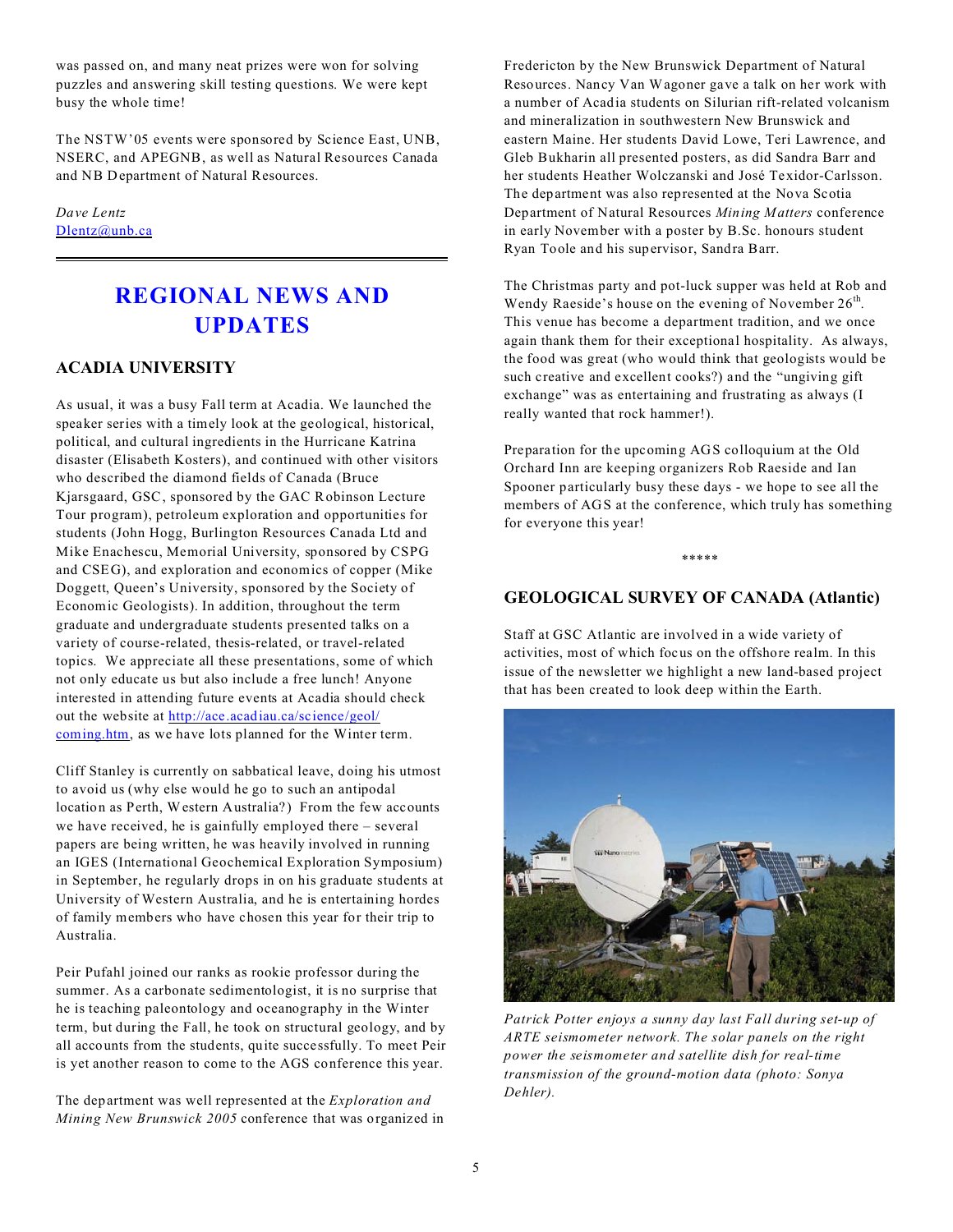After several months of preparation, installation began in September 2005 of ten new seismic stations as part of the Atlantic Regional Teleseismic Experiment (ARTE). The seismic stations each consist of a three-component broadband seismometer, a satellite dish for real-time data telemetry, and a solar panel array or AC power source. The stations have been leased from the POLARIS consortium

([http://www.polarisnet.ca\)](http://(http://www.polarisnet.ca)), which has operated similar arrays throughout Ontario, BC and northern Canada during the past five years. Installation of the stations involved a considerable amount of digging (for the seismic vault), nut and bolt assembly (for the satellite dish and solar panel racks) and concrete mixing (to keep everything from blowing away).

Each Atlantic province has at least one of these temporary stations, including one on the north shore of the Gulf of St. Lawrence and one on Sable Island. Seismic data recorded at these stations will include teleseismic energy from large global earthquakes, which will be analysed to identify major crustal and subcrustal boundaries beneath the region, and to determine the velocity structure under the various stations. The deeper structure of the Appalachian orogen is just one of the many scientific problems that can be addressed by these new data. In addition, these stations will aid in the positioning and analysis of local and regional seismic events. Further information on this project can be obtained from project leader Sonya Dehler and Patrick Potter.



*Gordon Oakey receives a Ph.D. after successfully defending his thesis at Vrije University in Amsterdam.*

Also this Fall, Gordon Oakey successfully defended his thesis on the *Cenozoic evolution and lithospheric dynamics of the Baffin Bay–Nares Strait region of Arctic Canada and Greenland* thus completing the necessary requirements for his doctoral degree from the Vrije Universiteit in Amsterdam. All the staff at GSC Atlantic extend their hearty congratulations on the culmination of a colossal undertaking.

*Sonya Dehler Patrick Potter*

[Sdehler@nrcan.gc.ca](mailto:Sdehler@nrcan.gc.ca) [PAPotter@nrcan.gc.ca](mailto:PAPotter@nrcan.gc.ca)

#### **NOVA SCOTIA MUSEUM**

New Exhibit - now open *Bug World*

Special admission rates apply.

Last year the Museum was invaded by Kokoro's moving dinosaurs. This year, the same company brings us giant robotic insects. Visitors will be awestruck by amazing insects that are 40 to 600 times larger than their actual size. See over 7 humongous insects like the Desert Locus extending its gigantic wings to take flight. Check out two fighting Atlas Beetles, the size of a small car, and a 7 meter Praying Mantis big enough to eat you!

#### *Miracle Planet Film Series*

Featuring the latest in computer graphics and interviews with scientists around the world, this film series tells the gripping story of evolving life on this planet in the context of the universe. Presented in partnership with the Alliance of Natural History Museums of Canada and the National Film Board of Canada. Sundays at 2 pm, Wednesdays at 7pm.

Episode 1 January 4, 7 pm The Violent Past

Episode 2 January 8, 2 pm January 11, 7 pm Snowball Earth

Episode 3 January 15, 2 pm January 18, 7 pm New Frontiers

Episode 4 January 29, 2 pm February 1, 7 pm Extinction and Rebirth

#### *AGS-NSM "Beyond the Last Billion Years" Talk Series*

Gateway to Canada: The Story of Halifax Harbour Illustrated Talk and Film March 22, 7:30 pm Museum Auditorium

Free: Food Bank donations appreciated

Join Gordon Fader, Scientist Emeritus, and Charles Doucet, director and producer, on a visual safari through the geological and cultural history of the Halifax Harbour. Hold on to your seats - the video includes a virtual reality flight from MacNabs Island to Bedford Basin.

*Deborah Skilliter* [SkilliDM@gov.ns.ca](mailto:SkilliDM@gov.ns.ca)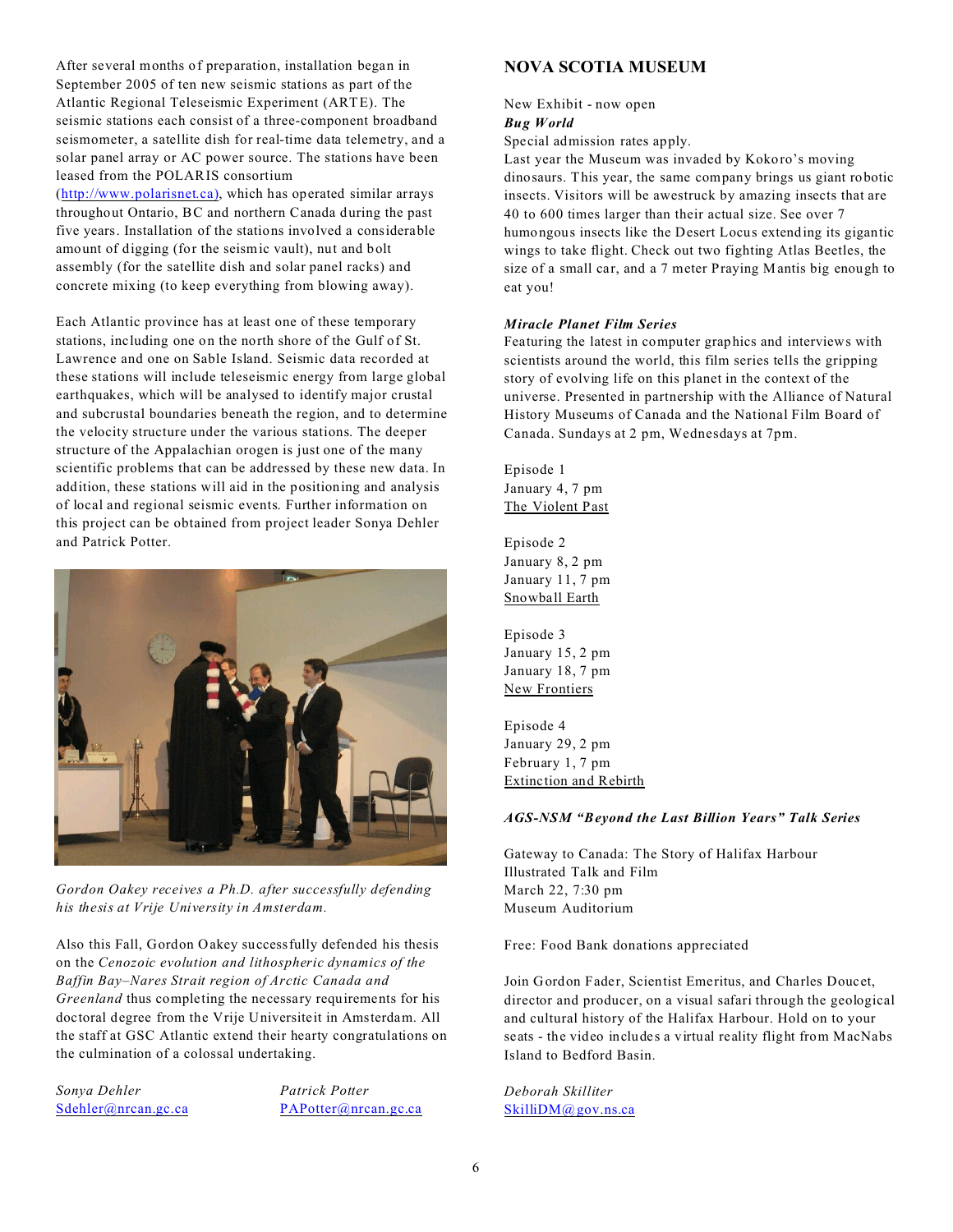#### **UNIVERSITY OF NEW BRUNSWICK**

At UNB this Fall we were particularly active at the NB DNR-Minerals *Exploration and Mining Review* in Fredericton (November  $5<sup>th</sup>$  to  $9<sup>th</sup>$ ). Eight UNB graduate and undergraduate students, and several UNB faculty, presented their local NB research in both the oral and poster sessions. Overall about 290 people registered for the conference, including many UNB geology and geological engineering students. We very much appreciate the support and cooperation with the NB DNR-Minerals staff. Dave Keighley, John Spray, and I all had students and research associates presenting. Congratulations to the NB DNR-Minerals staff for such a great event again this year.



*John Evangelatos (left) and Simon Craggs (right) of UNB with their research posters at the Exploration and Mining Review in Fredericton last Fall (photos: Sabine Vetter).*

Also this fall, we had two M.Sc. students defend their theses. Warna Susanne Downey presented her thesis entitled *The Geological Setting, Petrology and Facies Analysis of the Nepisiguit Falls Formation, Bathurst Mining Camp: An Example of a Deep Submarine Pyroclastic Eruptive Sequence*; she was supervised by David Lentz and Steve McCutcheon (UNB Geology Adjunct Prof.). Warna is continuing on as a Ph.D. student on an NSERC PGS with Cliff Shaw and Don Dingwall (UNB Geology Adjunct Prof.). Jean-Christophe Nadeau defended his thesis on *Geophysical Imaging of a River Valley Aquifer*; J-C was supervised by Karl Butler.

Erin Power received the prestigeous student scholarship award from the NB chapter of the Canadian Institute of Mining, Metallurgy, and Petroleum this year at the annual meeting, which was held in conjunction with the NB DNR-Minerals *Exploration and Mining Review* at the Delta.

Cliff Shaw returned in early November from Germany on his 6 month Humboldt Award, just in time to begin his teaching and supervision of Warna's Ph.D. thesis. Karl Butler will be taking a 1 year sabbatical "down under" as of July 1<sup>st</sup> and will be accompanied by one of his NSERC-supported students.

The UNB Geology Department was well represented at this year's AUGC in St. John's, NF; all 12 UNB undergraduate students had a great time and very much enjoyed

Newfoundland hospitality. Congratulations to all the students who presented their research at AUGC.

*Dave Lentz* [Dlentz@unb.ca](mailto:Dlentz@unb.ca)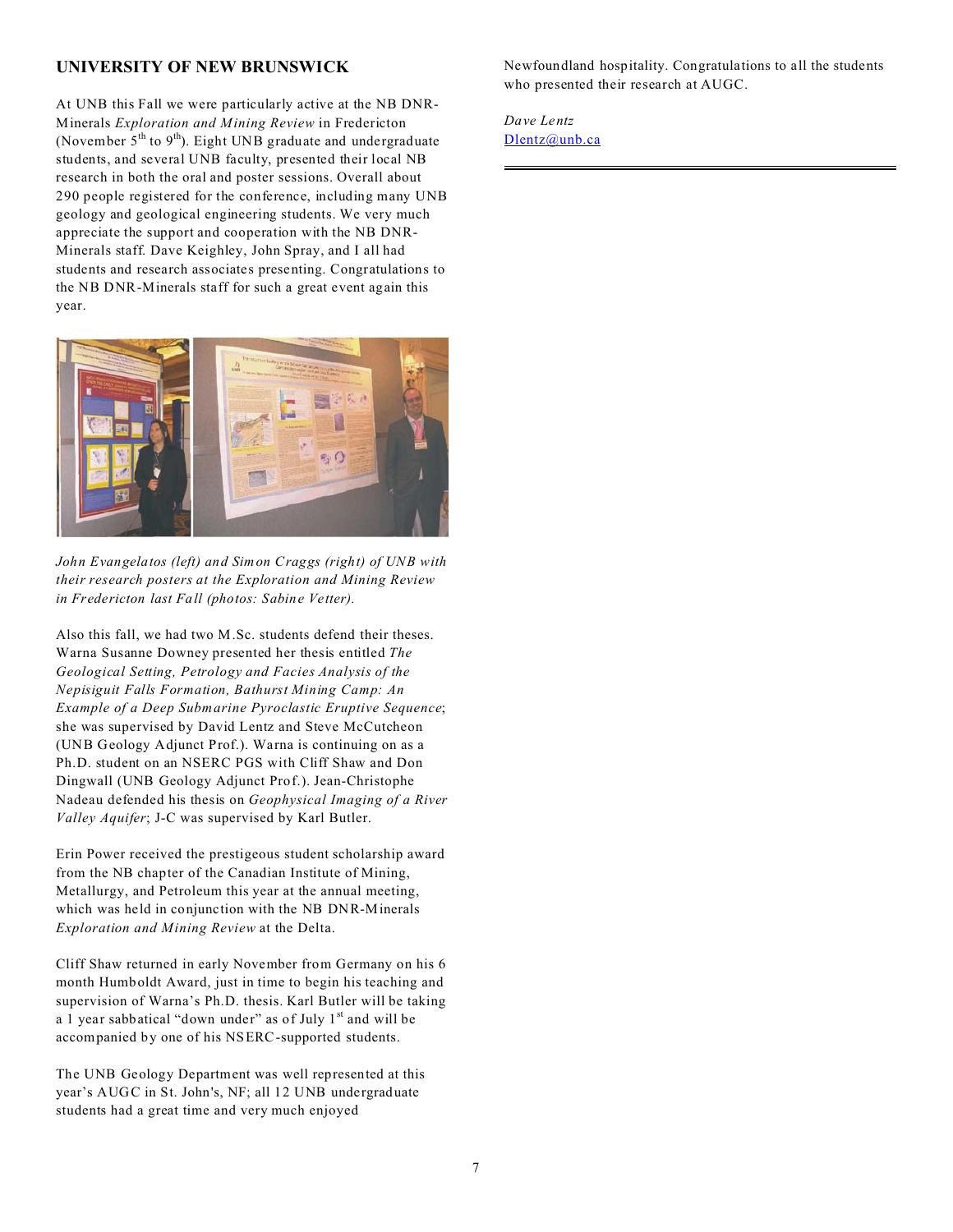# **Atlantic Geoscience Society**

**La Société Géoscientifique de l'Atlantic**

# **32nd Colloquium & Annual General Meeting**

February 3rd & 4th, 2006

# **The Old Orchard Inn, Wolfville, Nova Scotia**

Special Session #1: Structure and Sedimentology of Hydrocarbon-prospective Basins Special Session #2: Environmental Geosciences Special Session #3: Polar GeoScience: Current Research from above the Treeline: Land and Sea, and all the Places in between Special Session #4: Mineral Deposits Geology Special Session #5: Education Outreach: A Required Element of the Geoscience Community Special Session #6: Sediment Dynamics of the Greater Bay of Fundy General Sessions: Current Research in Atlantic Canada Workshop #1: Atlantic Canada Paleozoic Basins: A Petroleum Geoscience Workshop: Challenges to Onshore and Nearshore Petroleum Exploration (runs Thursday evening and Friday, 2-3 February) Workshop #2: Applications of Cathodoluminescence (at Acadia University, Friday afternoon)

**\*\*\*\*\*\*\*\*\***

**Student presenters** are eligible for the following awards: Rupert MacNeill Award - given for the best oral presentation by a student Graham Williams Award - given for the best poster presentation by a student

**\*\*\*\*\*\*\*\*\***

**REGISTRATION:** Conference pre-registration deadline **16th January, 2005** through the conference website: http://ace.acadiau.ca/science/geol/ags2006/ags2006.html#program. Payment must be made by cheque, payableto "Atlantic Geoscience Society" and sent to: Rob Raeside, Department of Geology, Acadia University, Wolfville, Nova Scotia, B4P 2R6. After 16<sup>th</sup> January, please send your registration form by e-mail to rob.raeside@acadiau.ca and pay at the conference registration desk when you arrive.

**\*\*\*\*\*\*\*\*\***

**ACCOMMODATION:** The Old Orchard Inn is holding a block of rooms for the conference at a special rate until 16th January. The Inn is a popular winter resort - if you do not reserve by 16th January, you may not be able to get a room there. Register through by calling 1-800-561-8090 or 902-542-5751, or use the reservation form at http://www.oldorchardinn.ns.ca/home.htm. State you are with the Atlantic Geoscience Society conference to get the preferred room rates of \$105 single, \$115 double, \$125 triple or \$135 quad (plus taxes).

**For more information, contact: Rob Raeside or Ian Spooner (rob.raeside@acadiau.ca, ian.spooner@acadiau.ca)**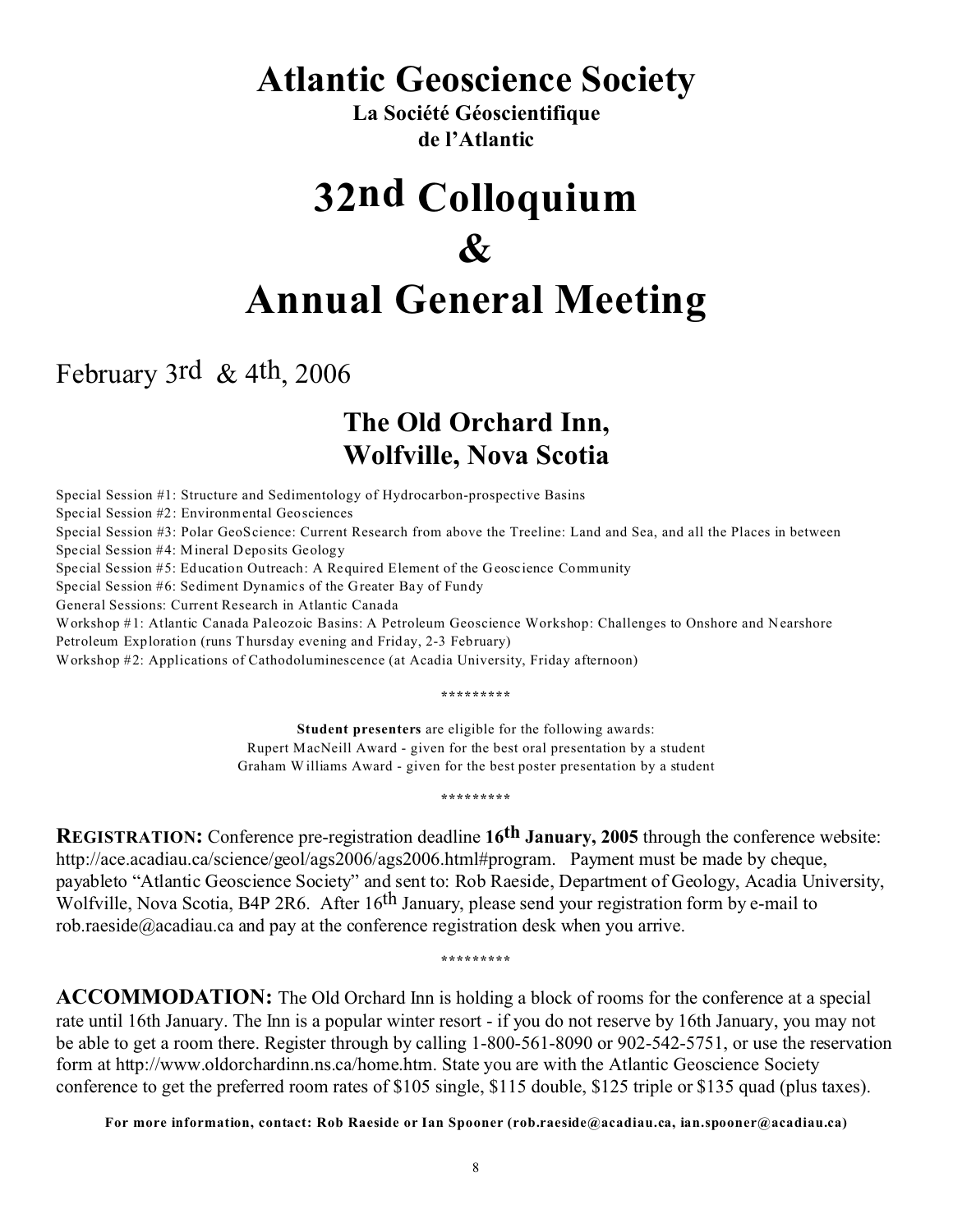## **Important notice to all Members of the Society, re: proposed changes to bylaws**

At the upcoming annual general meeting of the Atlantic Geoscience Society (Saturday, 4<sup>th</sup>) February), the Executive Council of the Society has agreed that the by-laws and associated appendices should be significantly updated. To facilitate, and hopefully speed-up, discussion and voting of the proposed changes at the annual meeting, all members of the Society are encouraged to familiarize themselves with the current by-laws and the proposed changes prior to the meeting. Draft versions of the motions to adopt the changes are also presented. Friendly amendments are welcomed and should be addressed to the President for consideration before mid-day on February 1<sup>st</sup> 2006. The entire current by-laws document can also be accessed from the AGS web-site.

*Dave Keighley* President, AGS *[keig@unb.ca](mailto:keig@unb.ca)*

#### **Motion A: To adopt the proposed changes to by-laws 1 and 2**

#### **Existing By-laws as of February 2, 2004:**

- 1. In these by-laws unless there be something in the subject or context inconsistent therewith:
	- (a) "Society" means Atlantic Geoscience Society.
	- (b) "Registrar" means the Registrar for Joint Stock Companies appointed under the Nova Scotia Companies Act.
	- (c) "special resolution" means a resolution passed by not less than three-fourths of such members entitled to vote as are present in person or by proxy, where proxies are allowed at a general meeting of which notice specifying the intention to propose the resolution as a special resolution has been duly given.
	- (d) "Executive Council" means Director as defined in the Societies Act.
- 2. The subscribers to the Memorandum of Association and such others persons as shall be admitted to membership in accordance to these by-laws, and none others, shall be members of the Society, and their names shall be entered in the Register of Names accordingly.

#### **Proposed re-wordings:**

**Additions are shown below in red. Material to be removed is shown in green and is crossed out.**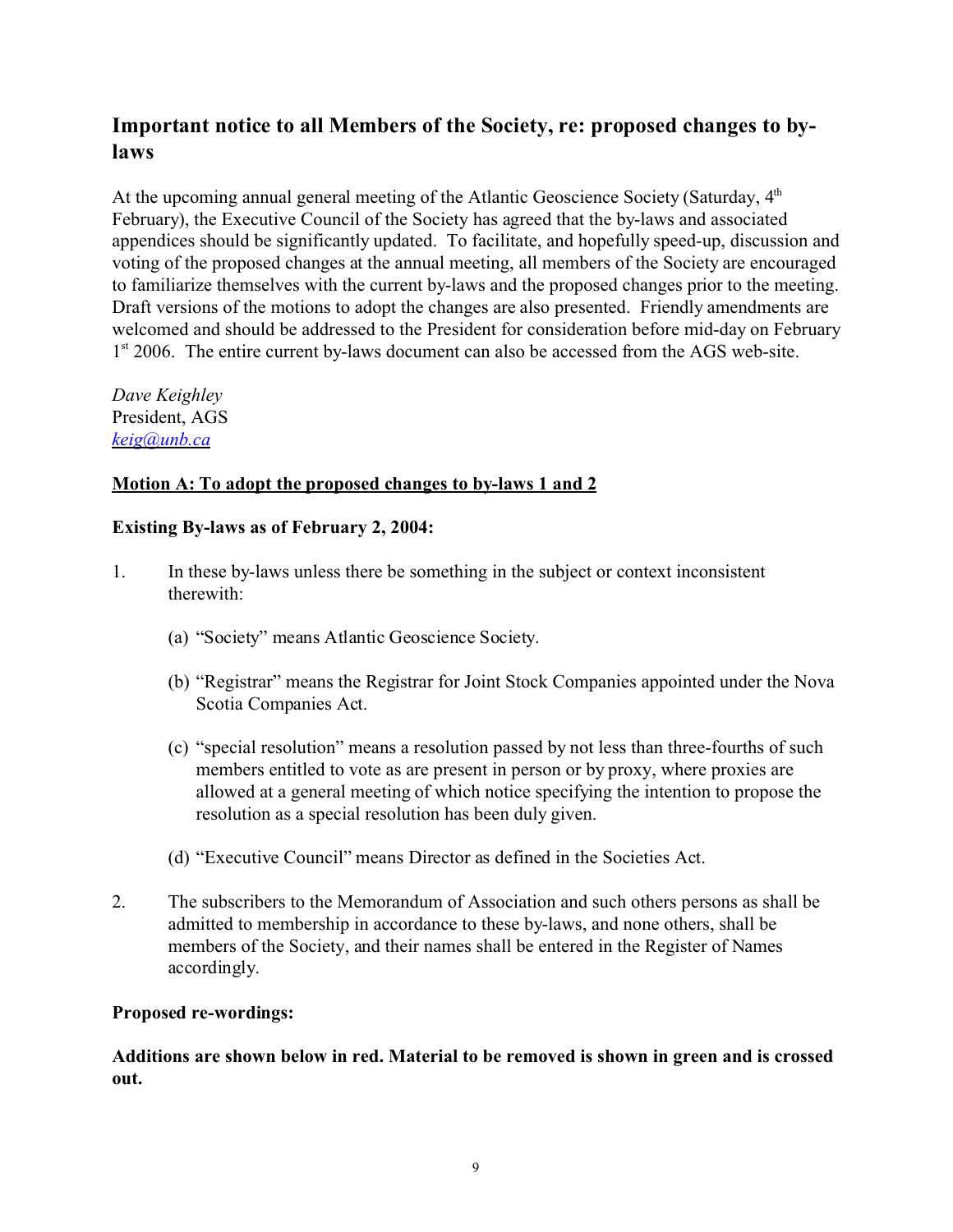- 1. In these by-laws unless there be something in the subject or context inconsistent therewith:
	- (a) "Society" means Atlantic Geoscience Society.
	- (b) "Member" or "Member of the Society" is a subscriber to the Memorandum of Association and such others persons as shall be admitted to membership in accordance to these by-laws, and none other.
	- (c) (b) "Registrar" means the Registrar for Joint Stock Companies appointed under the Nova Scotia Companies Act.
	- (d)  $(e)$  "special resolution" means a resolution passed by not less than three-fourths of such members entitled to vote as are present in person or by proxy, where proxies are allowed at a general meeting of members present at any ordinary or extraordinary meeting for which notice specifying the intention to propose the resolution as a special resolution has been duly given.
	- (e) (d) "Executive Council" means the Board of Directors as defined in the Societies Act.
- 2. The subscribers to the Memorandum of Association and such others persons as shall be admitted to membership in accordance to these by-laws, and none others, shall be members of the Society, and their names The names of the members shall be entered in the Register of Names accordingly.

#### **Reasoning:**

The changes are proposed so that the definition of a member is included with the other definitions in by-law 1, rather than in by-law 2; so that the definition of special resolution is in line with the definition used by GAC; and so that the definition of Executive Council equates with the legal definition (see: [http://www.gov.ns.ca/legi/legc/statutes/societies.htm](http://www.gov.ns.ca/legi/legc/statutes/societie.htm))

#### **Motion B: To adopt the spelling corrections to by-laws 12, 13, 26, and 39**

#### **Corrected by-laws:**

12. At each ordinary or annual general meeting of the Society, the following items of business shall be dealt with and shall be deemed to be business: minutes of the preceeding general meeting; consideration of the annual report of the Executive; consideration of the financial statement, including balance sheet and operating statement and the report of the persons responsible for annual financial review in accordance with the Societies Act. All other business transacted at an ordinary or annual general meeting shall be deemed to be special business and all business shall be deemed special that is transacted at an extraordinary general meeting of the Society.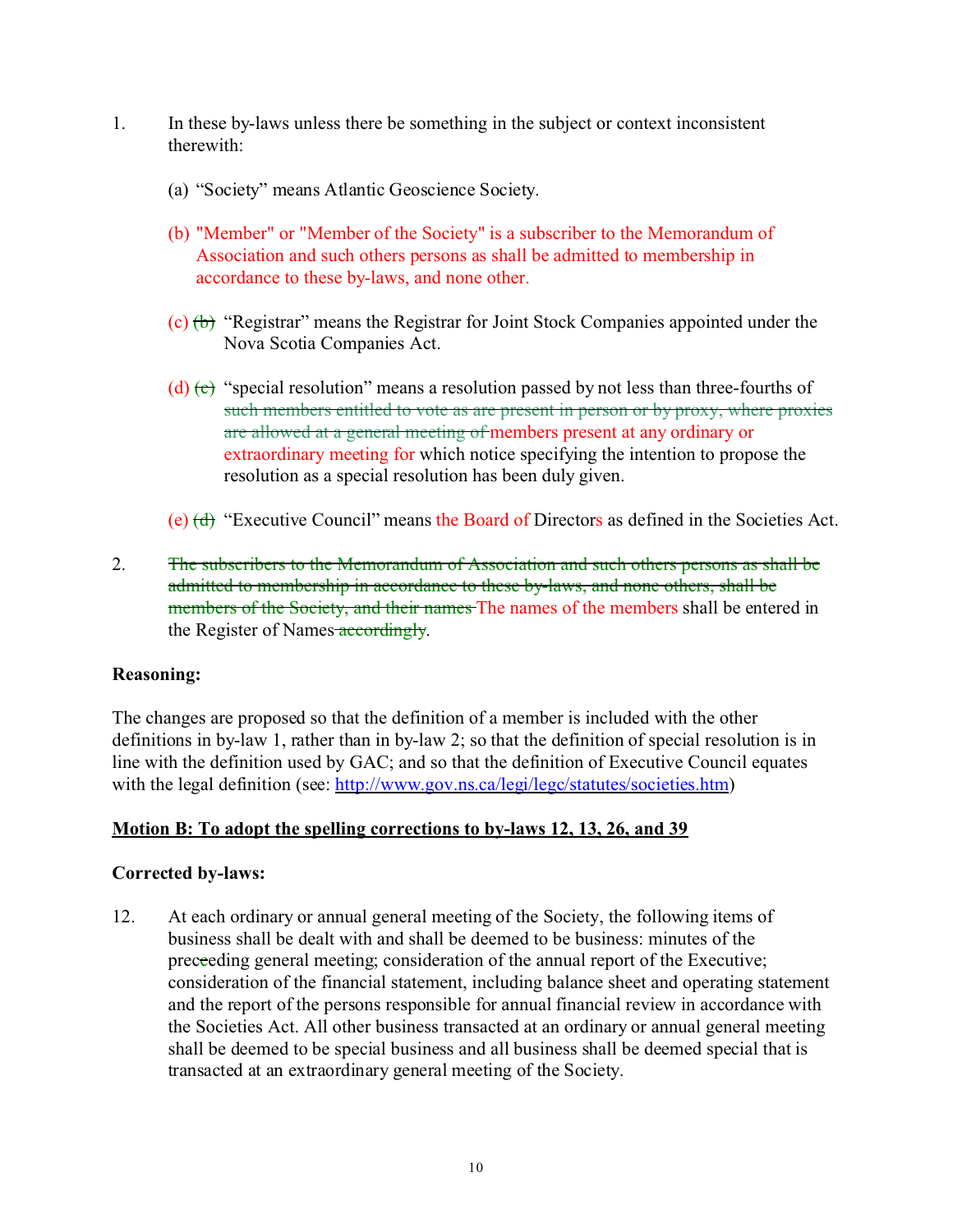- 13. No business shall be transacted at any meeting of the Society unless a quorum of members is present at the commencement of such business and such quourum shall consist of five members.
- 26. In the event that an Executive Officer or Councillor resigns his office or ceases to be a member of the Society, whereupon his office as an Executive Officer or Councillor shall *ipso facto* be vacated, the vacancy thereby created may be filled for the unexpired portion of the term by the Executive Council from among the members of the Society.
- 39. The Society shall make a written report to the members as to the financial position of the Society and the report shall contain a balance sheet and operating account. The financial reviewers shall make a written report to the members upon the balance sheet and operating account and, in every such report, they shall state whether, in their opinion, the balance sheet is a full and fair balance sheet containing the particulars required by the Society and properly drawn up as to exhibit a true and correct view of the Society's affairs, and such report shall be read at the annual meeting. A copy of the balance sheet, showing the general particulars of its liabilities and assets and a statement of its income and expenditures in the preceeding year, signed by two of the Councillors and the financial reviewers, shall be filed with the Registrar within fourteen days after the annual meeting in each year, as required by law.

#### **Motion C: To adopt the changes to by-law 28 to cover advancements in communications.**

#### **Existing by-law as of February 2, 2004:**

28. Meetings of the Excective Council shall be held as often as the business of the Society may require and shall be called by the President. A meeting of Executive Officers and Councillors may be held at the close of every ordinary or annual general meeting of the Society without notice. Notice of all other meetings, specifying the time and place thereof, shall be given either orally or in writing to each Ececutive Officer and Councillor within a reasonable time before the meeting is to take place, but non-receipt of such notice by an Executive Officer or Councillor shall not invalidate the proceedings at any meeting of the Executive Council.

#### **Proposed re-wordings:**

(additions in red, material removed in green and cross-out)

28. Meetings of the Executive Council shall be held as often as the business of the Society may require and shall be called by the President. A meeting of Executive Officers and Councillors may be held at the close of every ordinary or annual general meeting of the Society without notice. Notice of all other meetings, specifying the time and place thereof, shall be given either orally or in writing by letter or by e-mail to each Ecxecutive Officer and Councillor within a reasonable time before the meeting is to take place, but non-receipt of such notice by an Executive Officer or Councillor shall not invalidate the proceedings at any meeting of the Executive Council.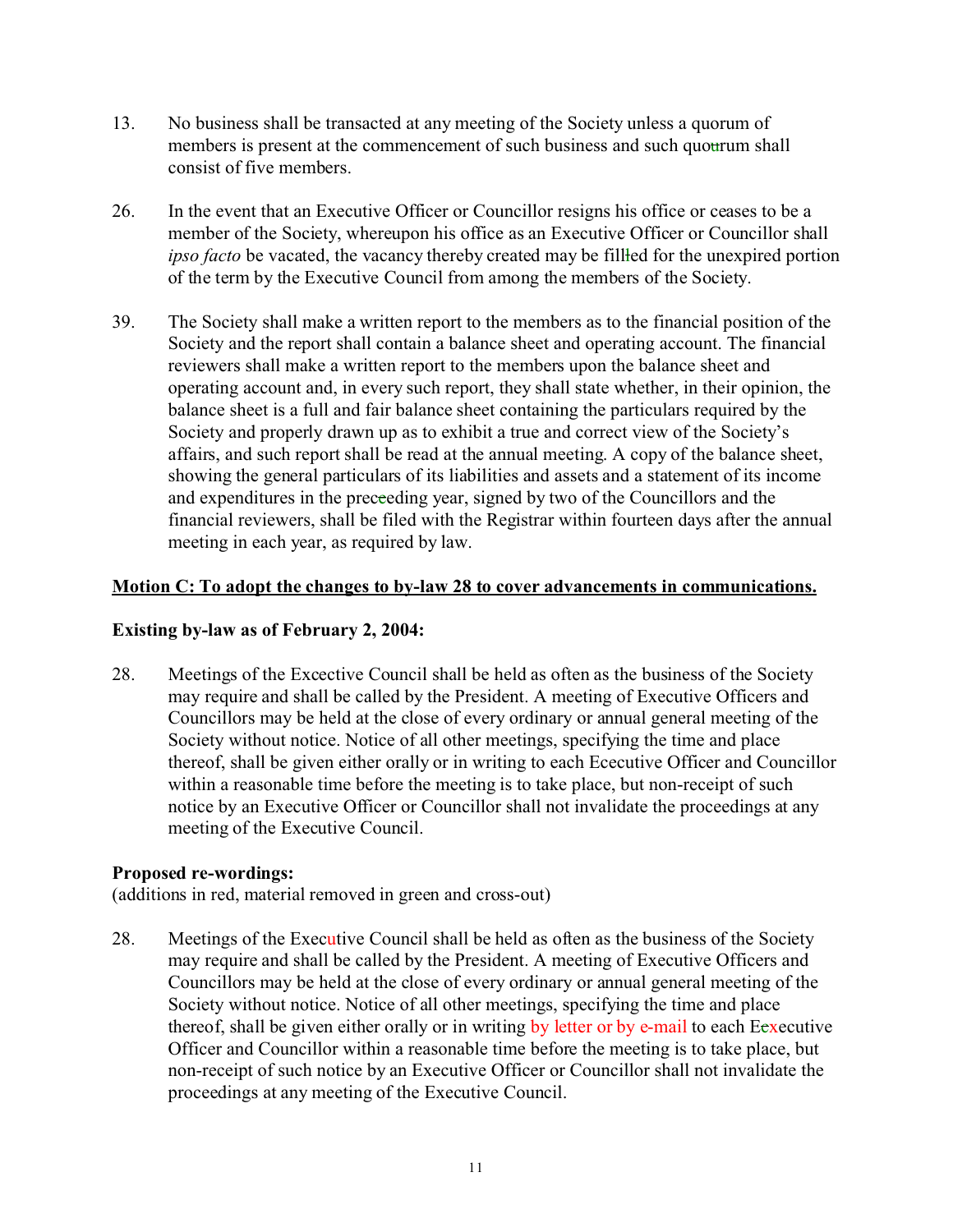#### **Reasoning:**

Various spelling mistakes need correcting in this by-law and additional words are required to cover technological advancements in communications.

#### **Motion D: To adopt changes to by-laws 36 and 37 to clarify duties of the Treasurer and Secretary of the Society**

#### **Existing by-laws as of February 2, 2004:**

#### **OFFICERS**

- 33. The elected officers of the Society shall be a President, a Vice-President, a Treasurer and a Secretary.
- 34. The President shall have general supervision of the activities of the Society and shall perform such duties as may be assigned to him or her by the Executive Council from time to time.
- 35. The Vice-President shall, at the request of the Executive Council and subject to its directions, perform the duties of the President during the absence, illness, or incapacity of the President, or during such period as the President may request him or her to do so.
- 36. (a) There shall be a Secretary of the Society who shall keep the minutes of the meetings of members and Executive Council and shall perform such other duties as may be assigned to him or her by the Executive Council.
	- (b) The Executive Council may appoint a temporary substitute for the Secretary who shall, for the purpose of these by-laws, be deemed to be the Secretary.

#### AUDIT OF ACCOUNTS

- 37. There shall be a Treasurer of the Society to prepare financial reports as required by law, and to carry out such duties as the Executive Council may assign.
- 38. The persons responsible for the financial review of accounts of the Society shall be appointed annually by the members of the Society at the ordinary or annual general meeting and, on failure of the members to appoint such persons, the Executive Council may do so.

#### **Proposed re-wordings:**

(additions in red, material removed in green and cross-out)

36. (a) There shall be a Secretary of the Society who shall keep the minutes of the meetings of members and Executive Council be responsible for the preparation of minutes, custody of the books and records, and custody of the minutes of all the meetings of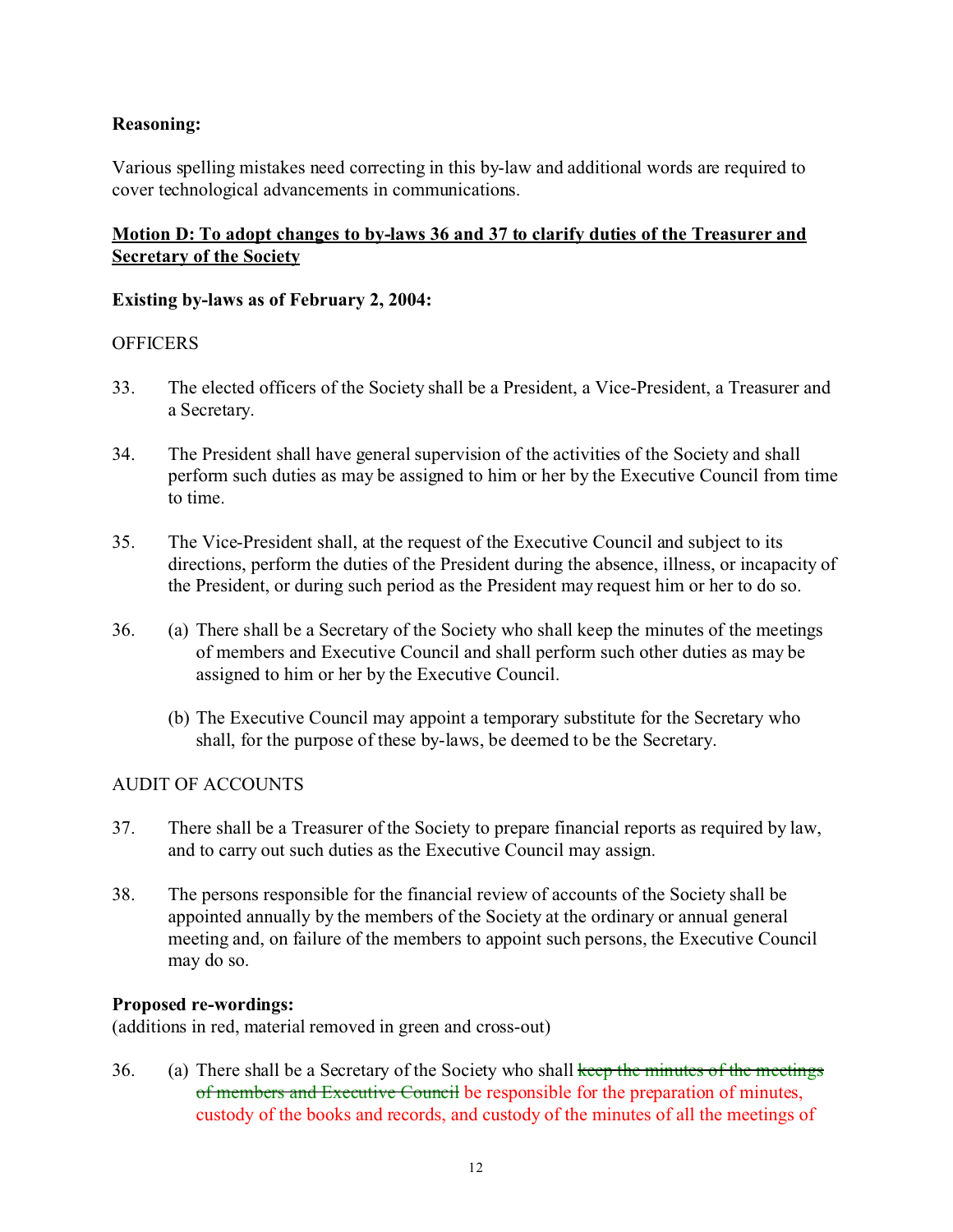the Society and of the Executive Council and shall perform such other duties as may be assigned to him or her by the Executive Council.

- (b) The Executive Council may appoint a temporary substitute for the Secretary who shall, for the purpose of these by-laws, be deemed to be the Secretary.
- 37. There shall be a Treasurer of the Society to prepare financial reports as required by law, and to carry out such duties as the Executive Council may assign.

## AUDIT OF ACCOUNTS

38. The persons responsible for the financial review of accounts of the Society shall be appointed annually by the members of the Society at the ordinary or annual general meeting and, on failure of the members to appoint such persons, the Executive Council may do so.

## **Reasoning:**

The changes to by-law 36 are to consolidate the duties of the secretary into one by-law (currently, some duties are included in by-law 44 - which is to be repealed in the following motion). By-law 37 should be included under the heading of "Officers" rather than under the heading "Audit of Accounts"

#### **Motion E: To repeal by-laws 41 to 44, and by-laws 48 to 50**

#### **Existing by-laws as of February 2, 2004:**

#### REPEAL AND AMENDMENT OF BY-LAWS

40. The Society has power to repeal or amend any of these by-laws by a special resolution passed in the manner prescribed by law.

#### **MISCELLANEOUS**

- 41. The Society shall file with the Registrar with its Annual Statement a list of its Executive Officers and Councillors with their addresses, occupations and dates of appointment or election, and within fourteen days of a change of Executive Council, notify the Registrar of the change.
- 42. The Society shall file with the Registrar a copy in duplicate of every special resolution within fourteen days after the resolution is passed.
- 43. The seal of the Society shall be in the custody of the Secretary and may be affixed to any document upon resolution of the Executive Council.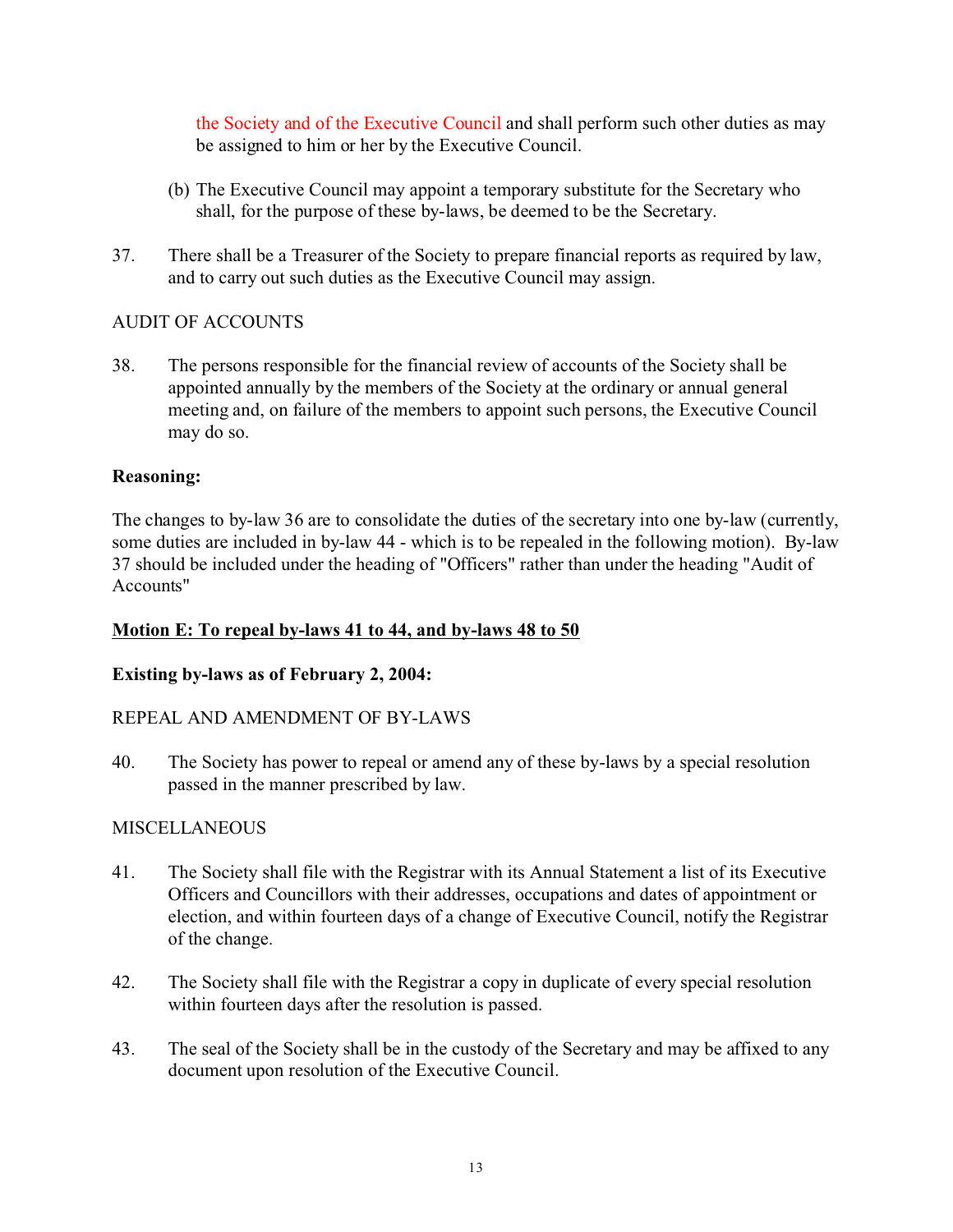- 44. Preparation of minutes, custody of the books and records, and custody of the minutes of all the meetings of the Society and of the Executive Council shall be the responsibility of the Secretary.
- 45. The books and records of the Society may be inspected by any member at any reasonable time within two days prior to the annual general meeting at the registered office of the Society.
- 46. Contracts, deeds, bills of exchange and other instruments and documents may be executed on behalf of the Society by the President or the Vice-President and the Secretary, or otherwise as prescribed by resolution of the Executive Council.
- 47. The borrowing powers of the Society may be exercised by special resolution of the members.
- 48. The Society shall have a Products Committee composed of at least five members of good standing to review proposals for loans and/or grants requested of the Society. The review process shall ensure that the proposals include product planning, copyright, royalties, financing, marketing, sales and distribution where necessary as outlined in the Appendix "Duties of Officers and Standing Committees of the AGS". The committee would report directly to the Executive Council with a recommendation of acceptance or rejection of the proposal.
- 49. The Society shall have a Publication Committee composed of one or more members of good standing to maintain and market publications of the Society as outlined in the Appendix "Duties of Officers and Standing Committees of the AGS".

## AGS DISTINGUISHED SCIENTIST (GESNER MEDAL) AND DISTINGUISHED SERVICE AWARDS

- 50. (i) The President shall receive, on an annual basis by December 1st of any year, nominations (see section viii) for the Gesner Medal and the Distinguished Service Award.
	- (ii) The Vice-President shall appoint a panel of not less than five judges to evaluate the nominees for the awards. After the Vice-President appoints the panel, he or she receives the nominations from the President, and mails them to the judges.
	- (iii) The Vice-President shall ask the judges if they can impartially judge all the candidates and if not to withdraw their appointment from the process.
	- (iv) Judges will rank the candidates in order of preference, and convey their rankings to the Vice-President. The latter will determine the average ranking of each candidate, and the candidate with the highest ranking shall receive the award.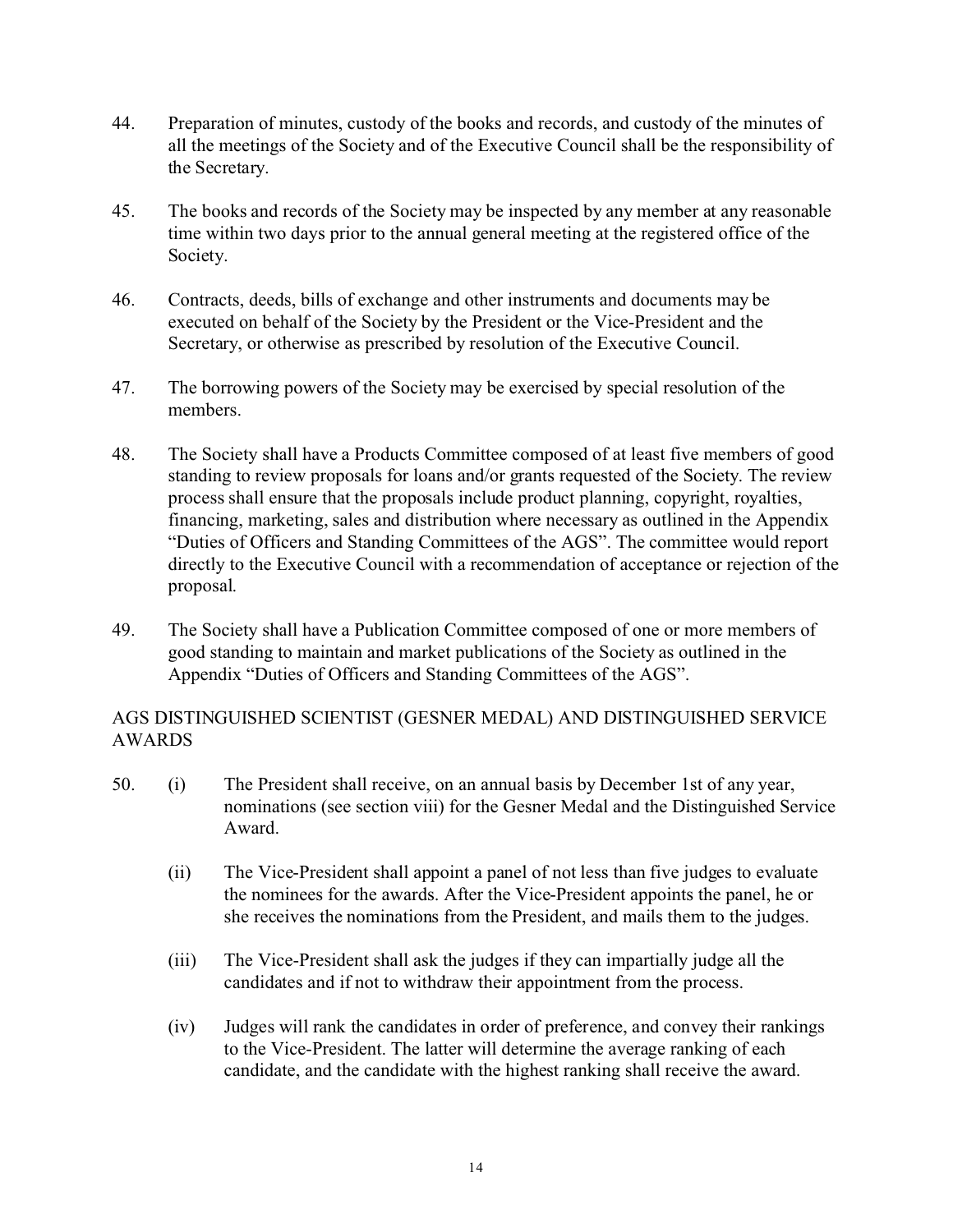- (v) The papers given to the judges will be returned to the Vice-President after the ranking and will be kept for three years from the date of their first submission. After three years they will be destroyed. All files and nominations are confidential.
- (vi) In the event of a tie vote, the President shall apppoint an impartial arbitrator to cast a deciding vote.
- (vii) Nominations are to stand for a 3-year period, after which a candidate must be renominated in order to be reconsidered for an award.
- (viii) A nomination shall include a statement of between 500-1000 words succinctly explaining how the candidate meets the selection criteria, and supporting documentation from the nominator and a letter of support from the seconder. The supporting documentation could include items such as:
	- a: selected bibliography (a complete bibliography including abstracts is not needed);
	- b: documentation of impact of work; and
	- c: supporting letters from referees other than the nominator and the seconder.
- (ix) The nominator and seconder shall be members in good standing of the Atlantic Geoscience Society.
- (x) Regardless of the number of nominations received no award need necessarily be given in any one year; those nominations can be set aside for the following year. The candidate's 3-year term of eligibility shall be part of this year of no award.
- (xi) Award winners shall be advised in advance of the annual meeting, so that arrangements may be made for acceptance of the award.
- (xii) In addition to the award presentation, the winners names and years will be placed on plaques that will be displayed annually at conferences and other appropriate events. The Vice-President will be responsible for the plaques and their display.
- (xiii) The criteria for the Distinguished Scientist Award (Gesner Medal) are as follows:
	- a: award is made to a person who has, through their own efforts (maps, publications, memoirs, etc.) developed and promoted the advancement of geoscience in the Atlantic region in any field of geology;
	- b: the contribution of the person should be of large enough scope to have made an impact beyond the immediate Atlantic region;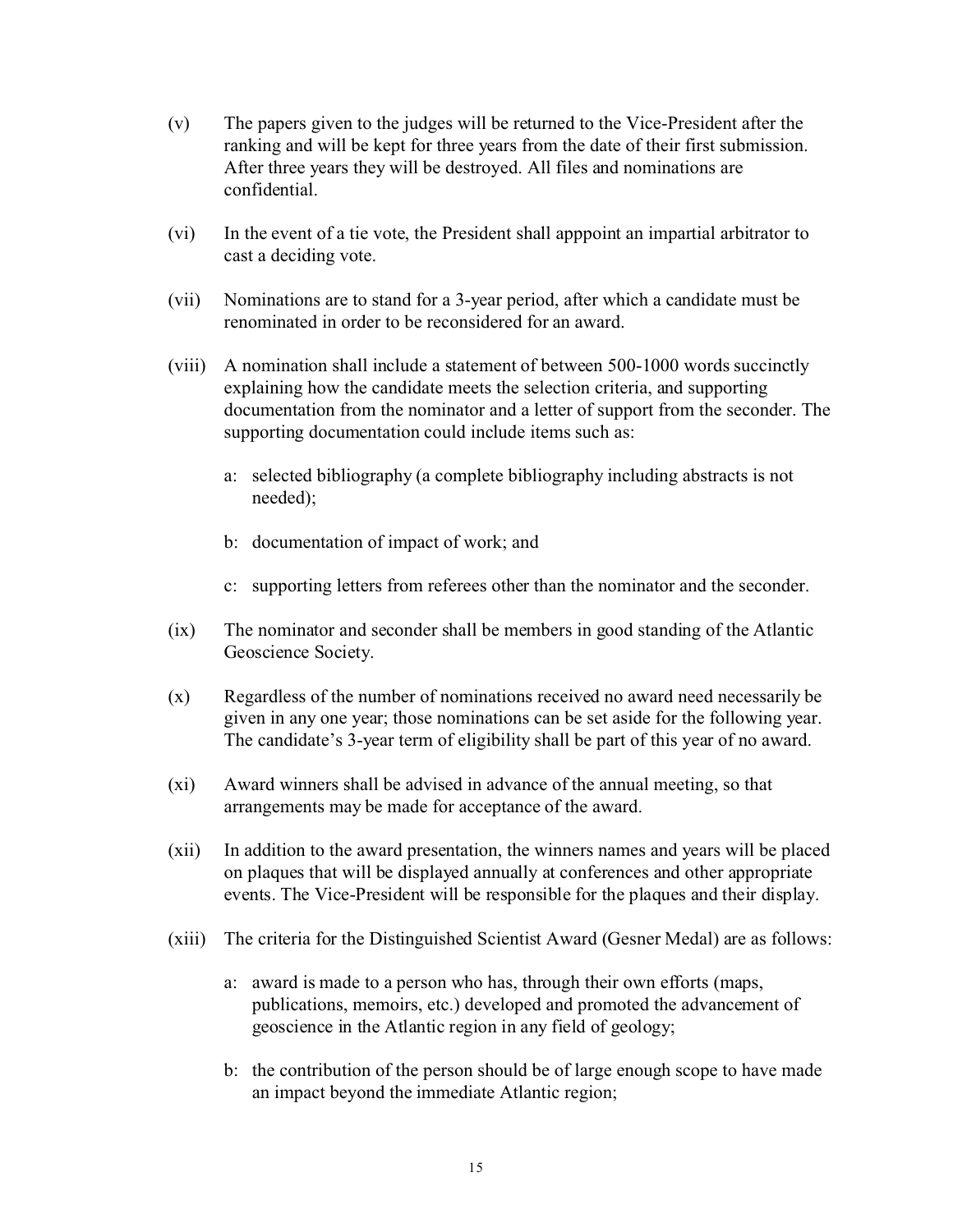- c: the person does not have to reside in the Atlantic region or be a member of the Atlantic Geoscience Society;
- d: the person must still be alive and active in geoscientific research, although not necessarily full time in the Atlantic region.
- (xiv) The Distinguished Service Award shall be given in recognition of exceptional and altruistic contributions to the Atlantic Geoscience Society over a long period of time. There are no specific criteria other than this.

#### **Reasoning:**

The purpose of this wholesale repeal of by-laws is to facilitate the introduction of new by-laws (as outlined in the following motions) in an orderly form alongside, and in logical order with both re-introduced by-laws (as outlined in the following motions) and existing by-laws 45, 46, and 47. Old by-law 44 is covered in the revised by-law 36. Old by-laws 48, 49, and 50 are becoming unwieldy and so are to be simplified within new by-laws and an expanded Appendix: duties of officers.

#### **Motion F: To introduce new by-laws 41 and 42, dealing with Standing Committees of the Society, as written:**

#### STANDING COMMITTEES

- 41. The Society, in addition to the Nominations Committee (see by-law 24), shall have standing committees on the following matters:
	- Awards
	- Education
	- Products
	- Publications

All standing committees shall consist entirely of members in good standing with the Society. Standing committees shall be able to form *ad-hoc* sub-committees that report to the standing committee. Sub-committees may contain a minority of persons who are not members of the Society.

42. The composition, structure and reporting requirements of the standing committees shall be established by Executive Council and amended by them from time to time; these requirements are described in the "Duties of Officers and Standing Committees".

#### **Reasoning:**

Committees, except for the Nominations and Awards committees, have not been discussed in the by-laws. However, there is a perceived need to formalize their structure so that there could never be a hijacking of the committees by members not in good standing. Additionally, these changes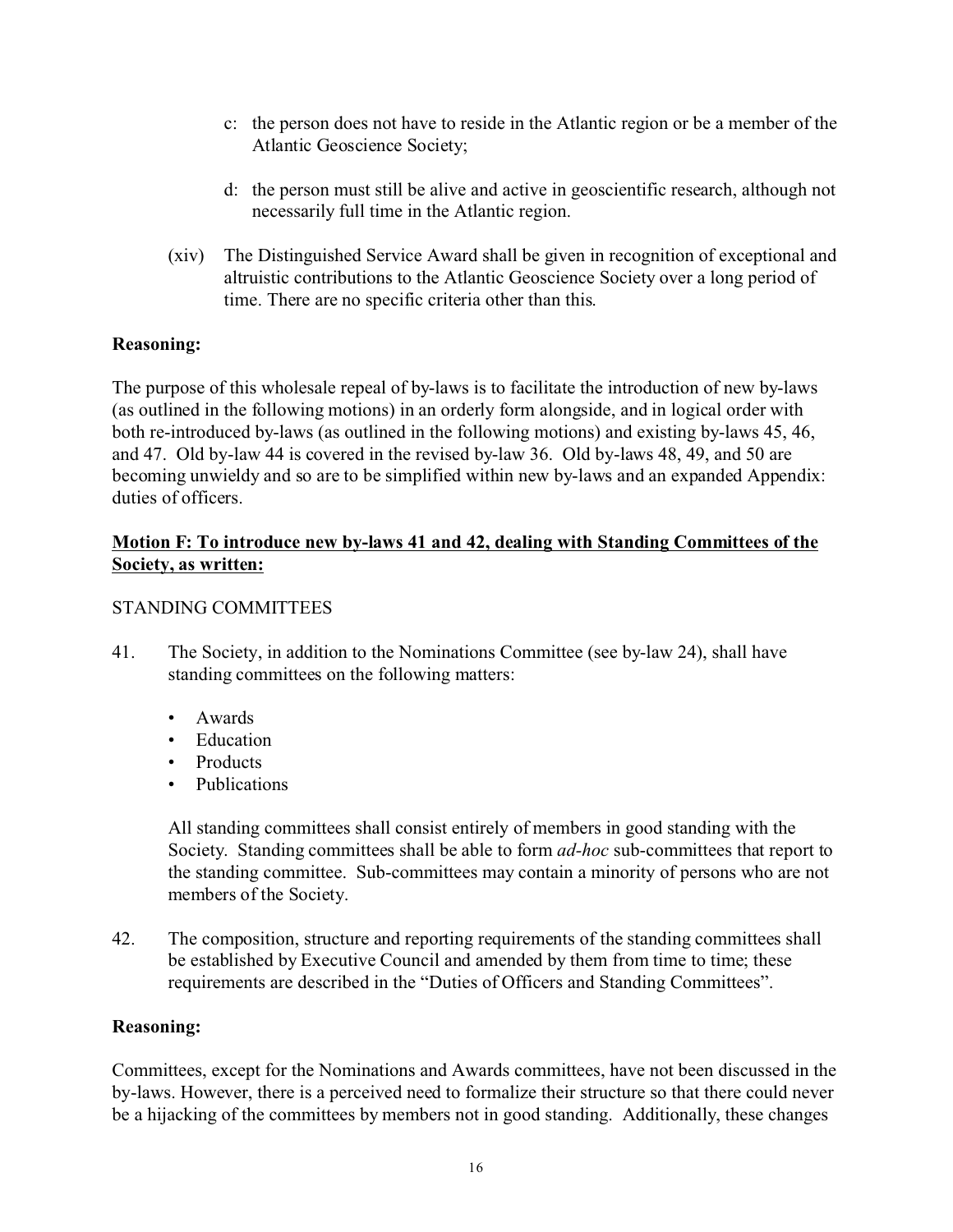provide the opportunity to introduce reporting requirements to these committees after a few communication problems between the committees and the elected council had come to light. The structure and duties of the awards committee is highlighted in detail in the existing, and very long by-law 50. But it is the opinion of the executive council that these duties are better detailed alongside the other duties of officers in the Appendix to the by-laws (existing and proposed updates to the appendix are included as an appendix to this document)

#### **Motion G: To introduce new by-laws 43 and 44, dealing with Awards and Grants, as written:**

## AWARDS AND GRANTS

- 43. The Society has two awards, for which nominations are assessed by the Awards Committee on an annual basis under the terms outlined in the Appendix, "Duties of Officers and Standing Committees". These awards are the Distinguished Scientist Award (Gesner Medal) and the Distinguished Service Award.
- 44. a) Loans and/or grants requested of the Society must be in accordance with the laws regulating charitable organizations. All requests shall be in the form of a Proposal for Funding that acknowledges this by-law (44) of the Society as part of any agreement to release Society funds. Requests shall be addressed to the President who, if the request applies to funding for print or electronic publications, will forward it to the Products Committee for review under the terms outlined in the Appendix, "Duties of Officers and Standing Committees".
	- b) All proposals require final approval by the Executive Council. Any Council Member who, in any capacity, is involved with a Proposal, shall not take part in the final approval process. At least five members of Council shall vote upon the final approval.
	- c) Taking into account any contingencies tied to the approval, the loan or grant must be used for the purpose outlined in the Proposal and must be used within a period not exceeding eighteen months. Proposer(s) must notify the President of any change to an item included in the proposal that is not covered by approval contingencies. Upon submission of such notification, no further expenses shall be claimed against released funds until the notification has been reviewed and accepted by Council.

*Recommendations: contingencies may include allowances for variance in budget items of up to 10% from the approved proposal. Other contingencies might include a deadline for the product to be publicly available, etc.*

#### **Reasoning:**

By-law 43 (along with the by-laws on standing committees, and an updated Appendix) is introduced to cover the old by-law 50. By-law 44 is introduced to formalize the procedure for person(s) wishing to apply for grants from the society (currently, no such formal procedure exists in the by-laws).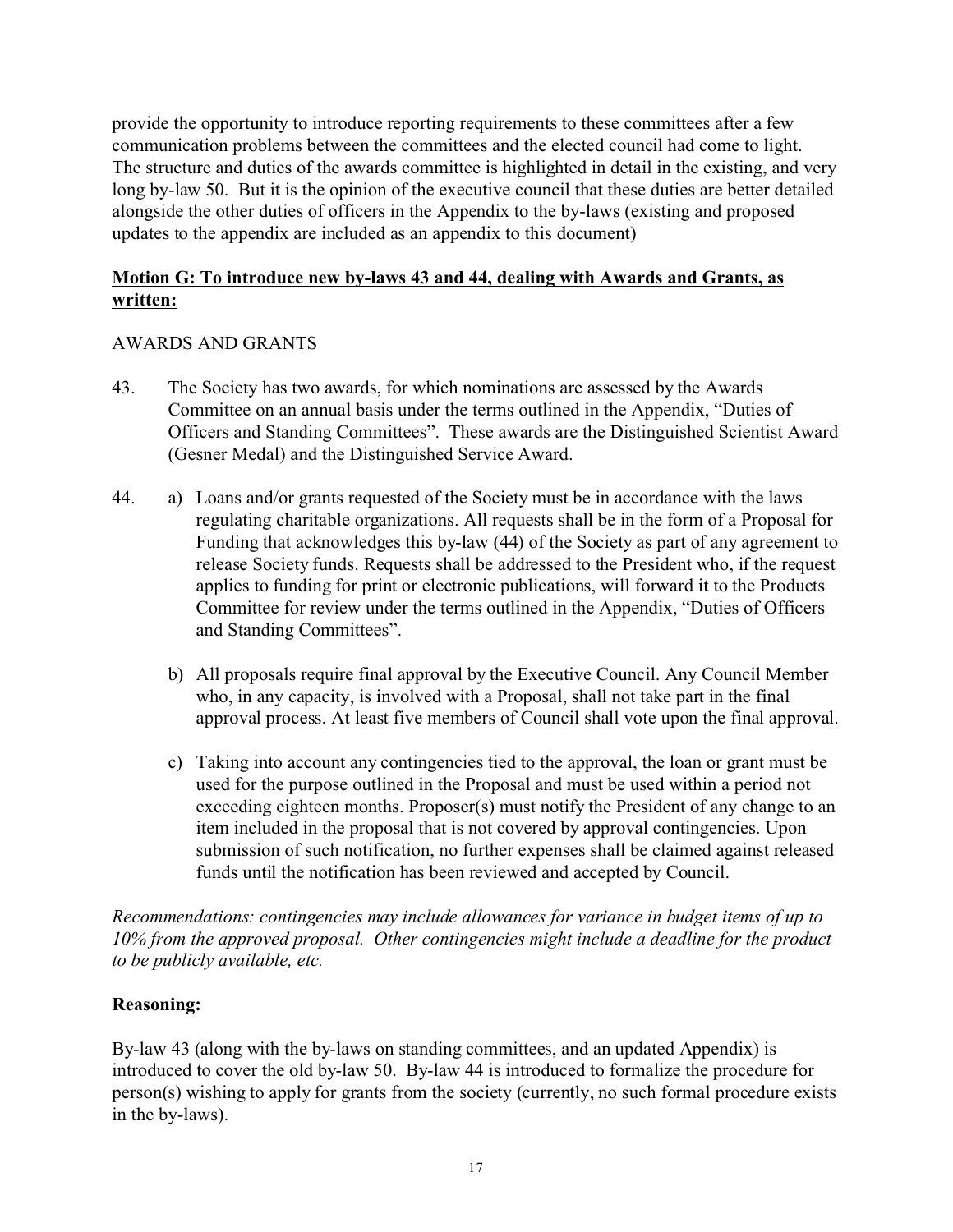## **Motion H: To re-introduce,** *verbatum,* **under the heading "Miscellaneous" as by-laws 48 to 50, the old by-laws 41- 43.**

#### **Reasoning:**

The old by-laws 41-43 are still required, but logically they should remain under the heading of Miscellaneous, hence their re-introduction as by-laws 48 - 50. Miscellaneous items will now start at by-law 45.

#### **APPENDIX**

## **DUTIES OF OFFICERS AND STANDING COMMITTEES OF THE AGS**

(Current wording in black; proposed additions in red; wording to be removed in green with strikethrough)

#### **President**

- A) At General Meetings:
	- 1. Preside as Chairman at every general meeting (AGM)(15a).
	- 2. Has no vote, other than as a tie-breaker (16).
	- 3. May adjourn AGM with majority consent (17).
	- 4. Decides whether a resolution has been carried (18).

N.B. – At each annual general meeting of the AGS, the following items of business shall be dealt with and shall be deemed to be ordinary business:

- 1. Minutes of the preceding general meeting.
- 2. Consideration of the annual report of the Executive.
- 3. Consideration of the financial statement, including balance sheet and operating statement and the report of the Financial Reviewers in accordance with the Societies Act.
- 4. Election of the Executive for the ensuing year.
- 5. Appointment of the two Financial Reviewers for the ensuing year.
- 6. All other business transacted at an ordinary or annual general meeting shall be deemed to be special business and all business shall be deemed special that is transacted at an extraordinary general meeting of the AGS.

B) At Executive Council meetings:

- 1. Calls meetings of the Executive Council as required (28).
- 2. Presides as Chairman of the Executive Council (30).
- 3. Entitled to vote on all questions (31).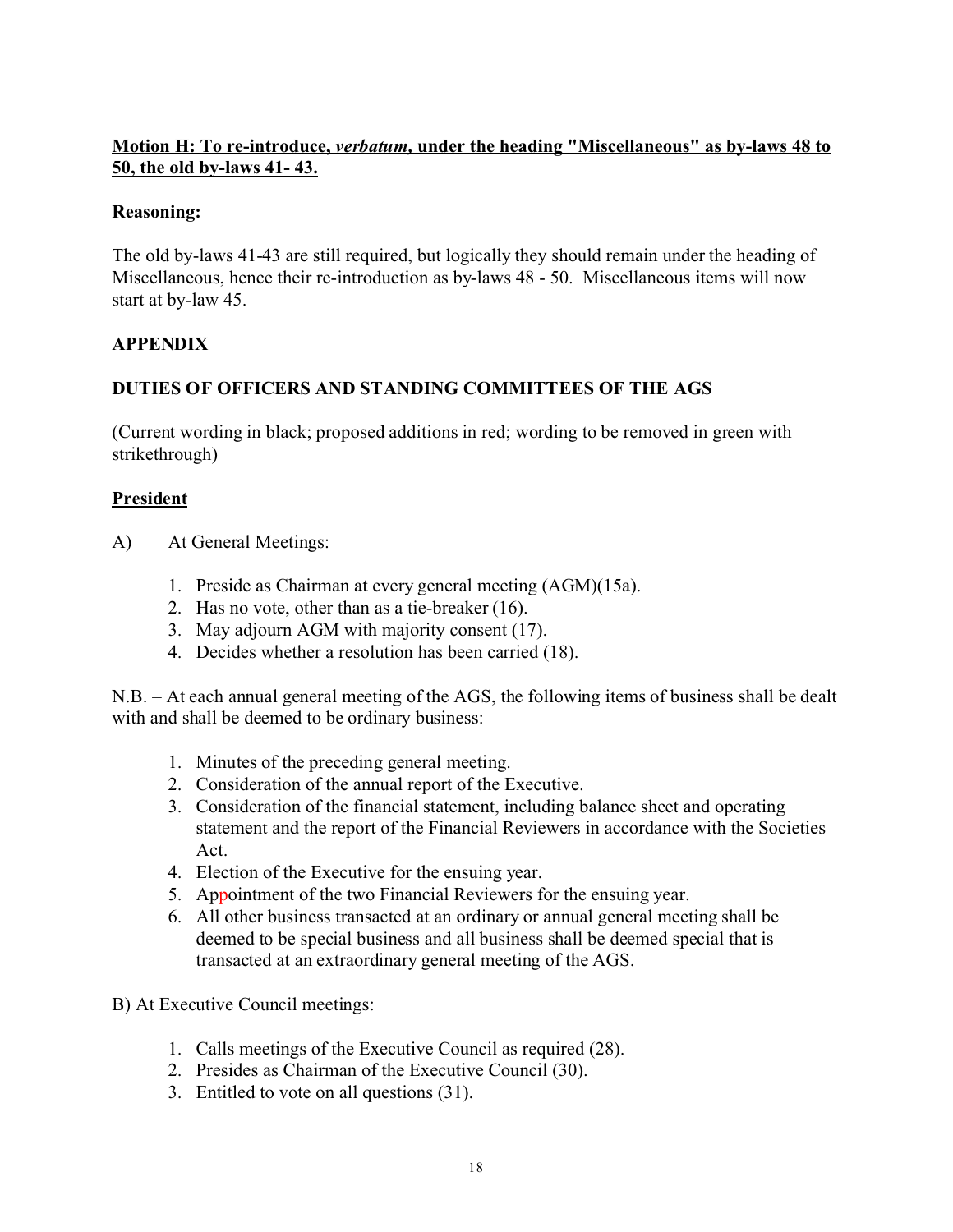C) General duties:

- 1. General supervision of the activities of the AGS and such duties as assigned by the Executive Council (34).
- 2. Executes deeds, contracts, etc. on behalf of the AGS (46).
- 3. Becomes Past-President upon retiring.
- 4. Announce, or appoint someone else to announce AGS awards at AUGC.

## **Vice-President**

- 1. Perform the duties of the President:
	- a) As requested by the President.
	- b) As requested by the Executive Council during absence, illness or incapacity of the President (35).
- 2. Presides at meetings in the absence of the President (15b, 30).

## **Past-President**

- 1. Chairmanperson of the Nominations Committee, responsible for initiating the Nominating Committee and providing a slate of candidates to the Executive Council for circulation prior to the AGM (24a).
- 2. Provide advice and continuity to the current Executive Council.

#### **Secretary**

- 1. Shall keep the minutes of the meetings of the Executive Council and the AGM (36a).
- 2. Shall file with the Registrar of Joint Stock Companies of Nova Scotia, within 14 days of the AGM:
	- a) Annual statement of the AGS, including a balance sheet indicating liabilities and assets, statements of income and expenses, and note signed by two Financial Reviewers and two Councillors that the financial statement is a full and fair representation (39).

b) List of Executive Officers and Councillors  $(41 48)$ . (This requirement may be undertaken by the treasurer, in consultation with the secretary).

- 3. Keeps the seal of the AGS  $(43\,50)$ .
- 4. Custody of minutes, books and records of the AGS (44 36a).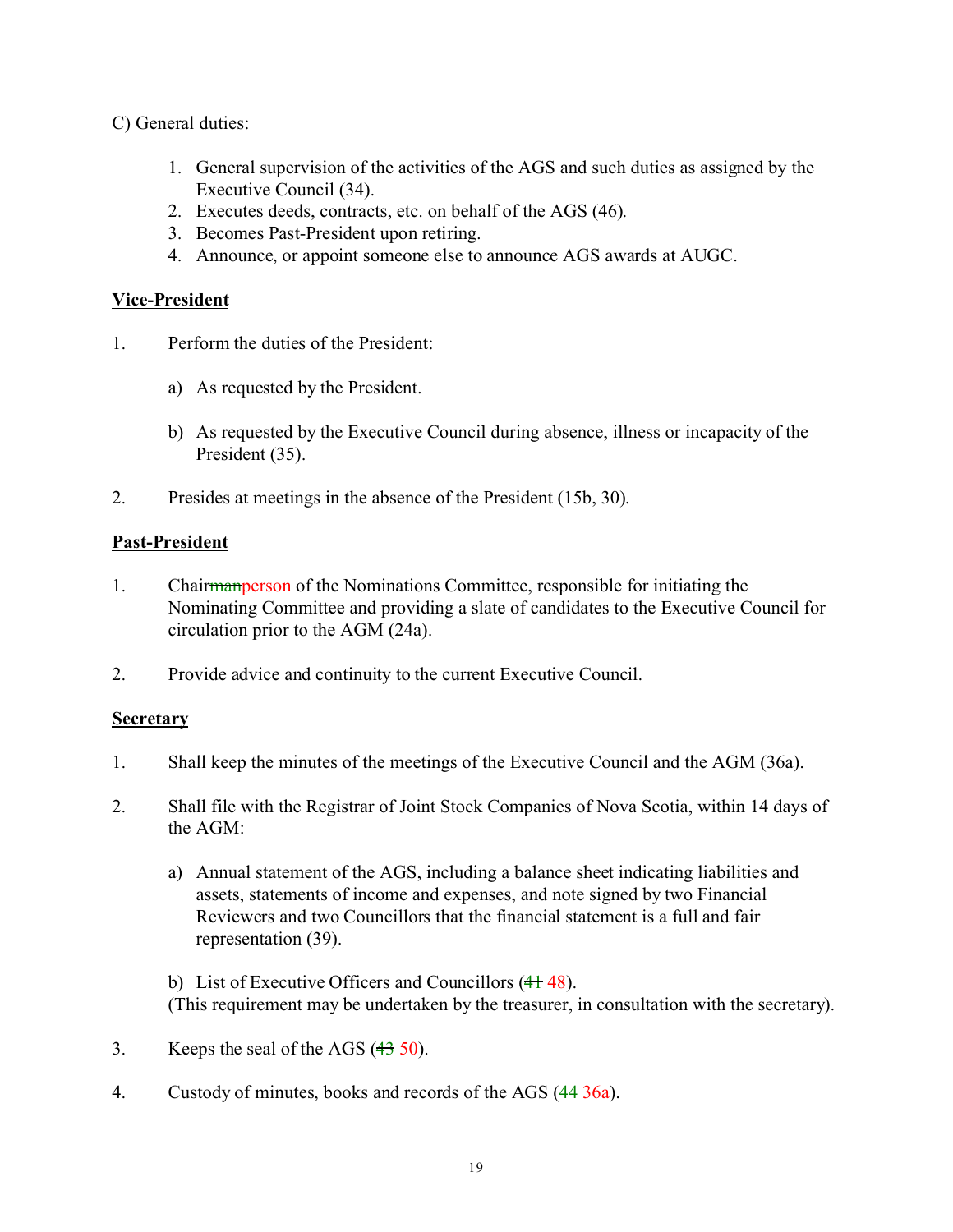- 5. Maintenance of mailing list and distribution of minutes.
- 6. Preparation and distribution of agendas for meetings, in conjunction with the President.

#### **Treasurer**

- 1. Prepares financial reports as required by law (37).
- 2. Submits balance sheets and operating accounts to Financial Reviewers prior to AGM (at least two weeks prior to AGM recommended) and same to members at AGM (39).
- 3. Handles sales of publications (task under review).
- 4. Maintains and updates master membership list.

## **Councillor**

- 1. Attends meetings of the Executive Council (29).
- 2. Represents their constituencies in AGS matters.
- 3. Posts notices about talks and meetings as received.
- 4. Promotes AGS in their constituencies and badgers people into renewing their memberships.

#### **Executive Council**

- 1. Sets annual membership fee (7b).
- 2. Nominates Financial Reviewers (12). May appoint same if not done at AGM (38).
- 3. Management of AGS activities (32).
- 4. May appoint temporary substitute for Secretary (36b).
- 5. Considers nominees for AGS Service Award.

#### **Financial Reviewer**

- 1. Makes written report to AGM, stating whether or not they believe the balance sheet and operating account submitted by the Treasurer is full and fair; such report to be read at AGM (39).
- 2. Sends to Secretary a copy of the balance sheet, showing liabilities and assets, and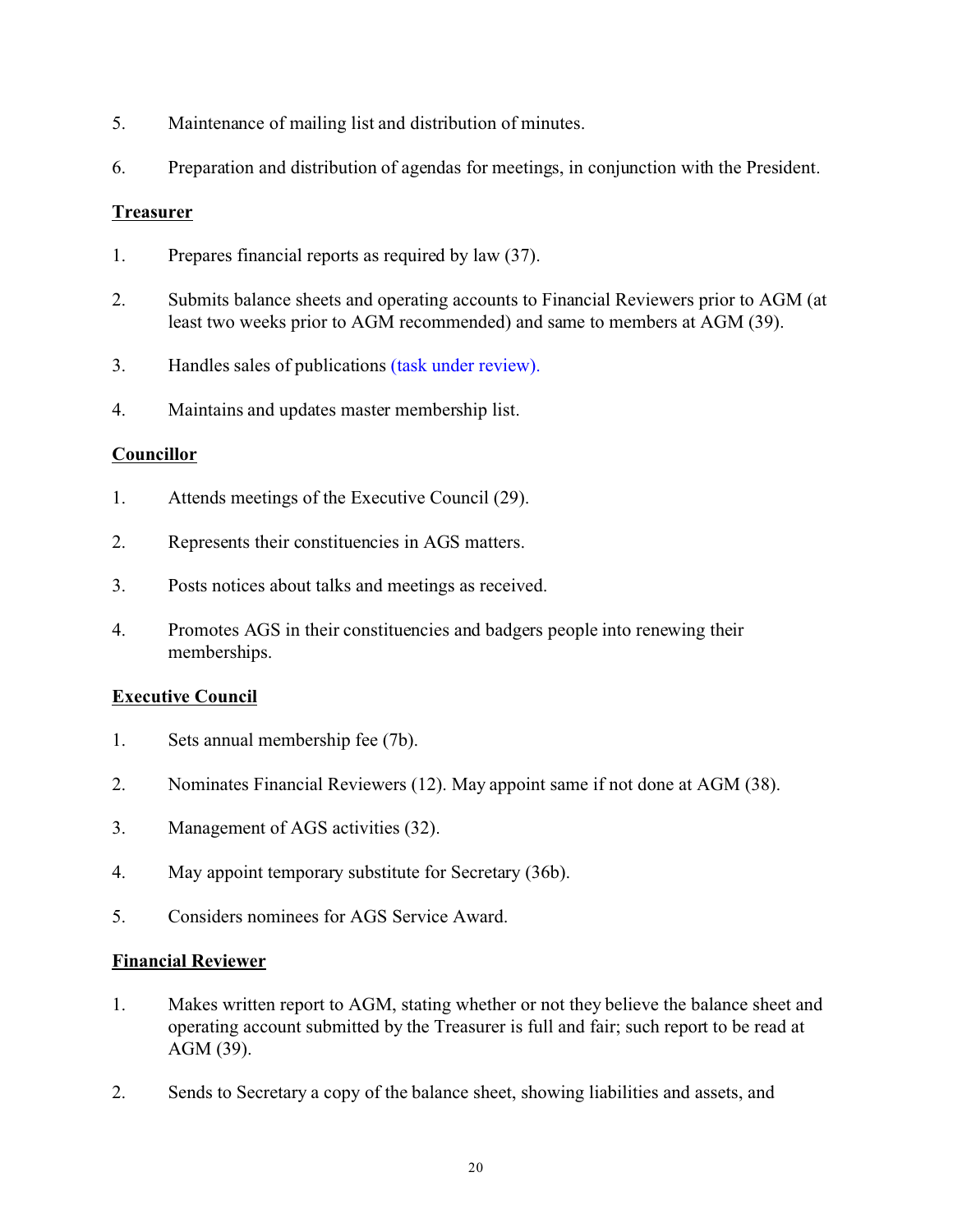statement of income and expenditures, signed by two Reviewers and two Councillors, within 10 days of AGM (39).

## **Program Coordinator**

- 1. Two coordinators currently exist, one in Halifax and one in Fredericton (under review should there be one for Newfoundland & Labrador?)
- 2. Books speakers, schedules talks and distributes publicity on geology-based topics of broad interest to members of AGS and public in general. Should escort speaker to venue if necessary.
- 3. Currently, Halifax talks held second Wednesday of September to November and January to April inclusive, with December slot reserved for Christmas party. Responsible for booking room and making sure required audiovisual equipment available. Although not required, it has been customary in the past that Program Coordinator and President take the speaker to supper on the evening of the talk.
- 4. Prepares and distributes posters prior to each talk and sends abstract of talk for publication in next newsletter.

## **Newsletter Editor**

- 1. Prepares and distributes the newsletter covering the activities of the AGS and items of interest to AGS members in the Atlantic Provinces. Normally, there are nine four issues per year, September, December, March, and June to May.
- 2. Provides changes of addresses, etc. to Treasurer to update the membership list (under review)

#### **Publicity Co-ordinator**

- 1. Prepares and keeps current an AGS display suitable for use at AGS annual general meeting, GAC/MAC, GSA, NSDNR meetings, etc.
- 2. Responsible for getting display to venue and arranging for it to be set up and staffed.
- 3. Prepares publicity/information material on AGS for use by committees in fund-raising efforts, etc.
- 4. Prepares media releases on the activities (including meetings, awards, and grants) and forwards such documents to relevant media outlets and to the website manager

## **Website Manager**

1. Maintains the Society's web page.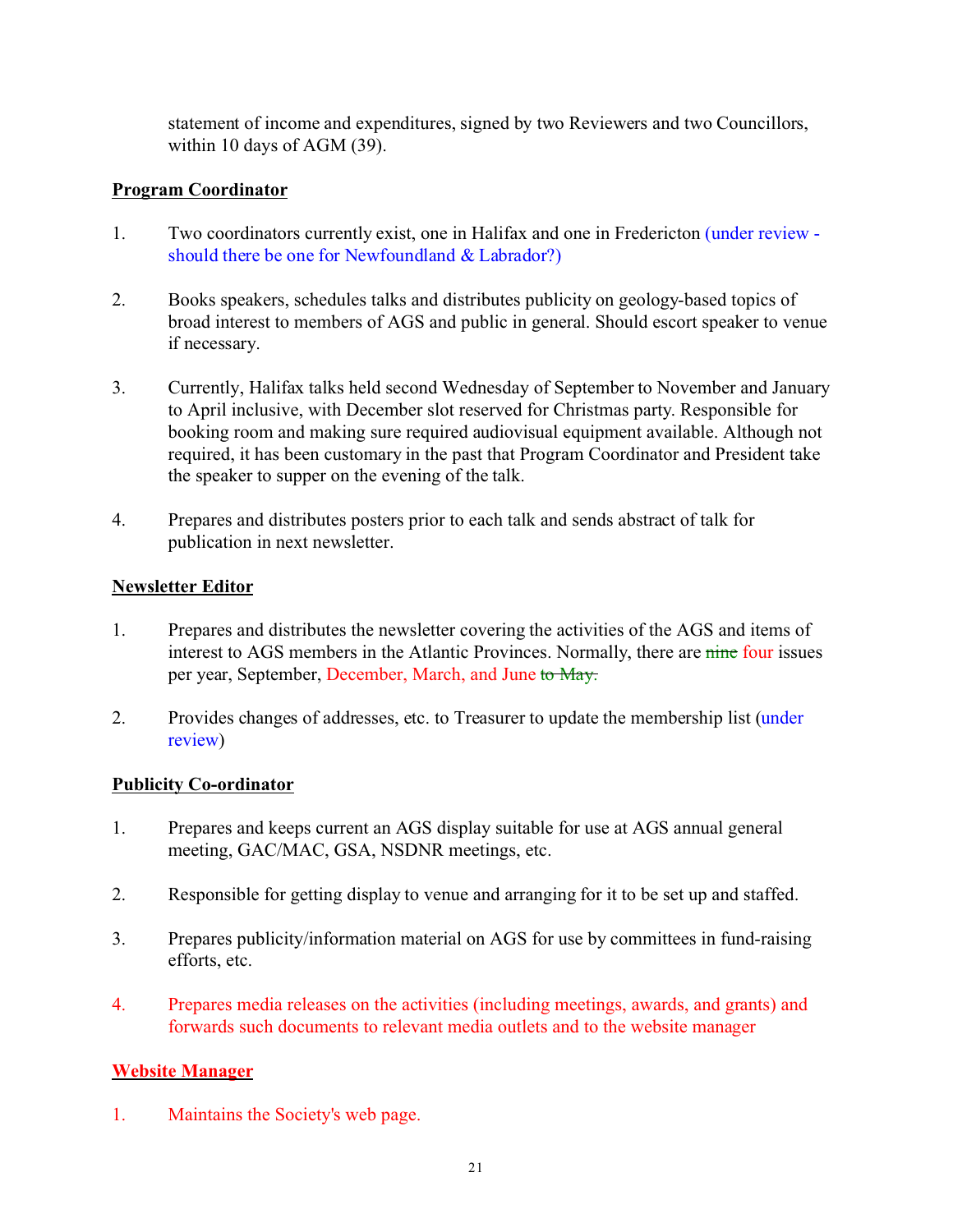#### **Awards Committee**

- 1. The Awards Committee shall consist of the Vice-President (non-voting chairperson) and a panel of not less than five judges, who will evaluate, on an annual basis, all valid nominations for the Society's awards (41, 42, 43).
- 2. Each year, the Vice-President shall appoint a panel of not less than five judges to evaluate the nominees. In appointing the panel, the Vice-President shall, confidentially, ask each potential judge if she/he can impartially judge all the candidates for both awards and, if he/she cannot, to decline the appointment.
- 3. The panel should be selected to incorporate a diversity of members (e.g. gender, age, geographic location, industry/academia/government). No person shall be a judge in consecutive years.
- 4. Judges shall rank in order of preference only candidates they consider suitable, and convey their rankings to the Vice-President. The latter shall determine the average ranking of each candidate, and the candidate with the highest ranking shall receive the award.
- 5. In the event of a tied highest ranking for an award, the Vice-President shall appoint an impartial arbitrator to cast a deciding vote.
- 6. Nominations that are unsuccessful will be retained by the Vice-President. They become eligible for re-evaluation in the following year, provided a 3-year term of eligibility is not exceeded (Initial evaluation  $+ 2$  re-evaluations  $= 3$ -year term of eligibility).
- 7. Nomination papers given to the judges shall be returned to the Vice-President after the ranking and kept for three years from the date of their first evaluation, after which time the documents will be destroyed. All files and nominations are confidential.
- 8. Regardless of the number of nominations received no award need necessarily be given in any one year; those nominations can be set aside for the following year. A candidate's 3 year term of eligibility shall be part of this year of no award.
- 9. Award winners shall be advised in advance of the annual meeting, so that arrangements may be made for acceptance of the award.
- 10. In addition to the award presentation, the winners' names and years shall be placed on plaques for annual display at conferences and other appropriate events. The Vice-President who chaired the committee shall be responsible for the plaques, their engraving and their display.
- 11. The criteria for the Distinguished Scientist Award (Gesner Medal) are as follows: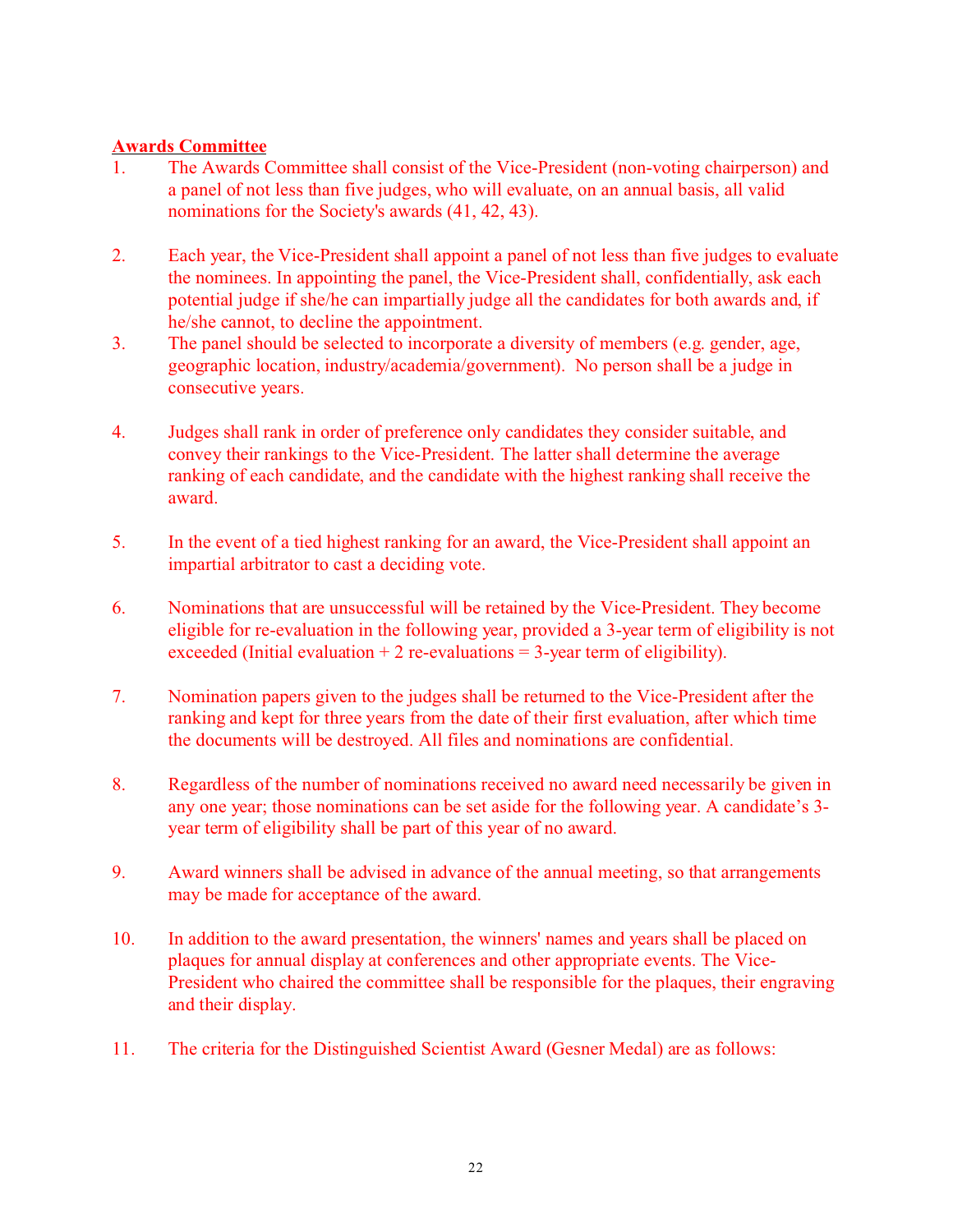- a: the award is made to a person who has, through her/his own efforts (maps, publications, memoirs, etc.) developed and promoted the advancement of geoscience in the Atlantic region in any field of geology;
- b: the contribution of the person should be of large enough scope to have made an impact beyond the immediate Atlantic region;
- c: the person does not have to reside in the Atlantic region or be a member of the Atlantic Geoscience Society;
- d: the person must still be alive and active in geoscientific research, although not necessarily full time in the Atlantic region.
- 12. The Distinguished Service Award shall be given in recognition of exceptional and altruistic contributions to the Atlantic Geoscience Society over a long period of time. There are no specific criteria other than this.
- 13. Nomination Procedure:
	- (i) Nominations (see section iii, iv) for the Gesner Medal and the Distinguished Service Award may be forwarded, at any time, to the Vice-President.
	- (ii) On an annual basis, the Awards Committee will assess all valid nominations received before December  $1<sup>st</sup>$  of any given year (this date may be extended by up to one month at the discretion of the Vice-President, but the term of eligibility of the nomination is not affected).
	- (iii) A valid nomination shall include a statement of between 500-1000 words succinctly explaining how the candidate meets the selection criteria, and supporting documentation from the nominator and a letter of support from the seconder. If possible, nominations, supporting letters and all documentation should be submitted electronically to allow easy transmission to judges.

The supporting documentation could include items such as:

- a: selected bibliography (must consist of no more than 20 key references; a complete bibliography including abstracts is not needed);
- b: documentation of impact of work; and
- c: supporting letters from referees other than the nominator and the seconder.
- (iv) A valid nomination requires that the nominator and seconder be members in good standing of the Atlantic Geoscience Society at the time of nomination.

## **Education Committee**

1. The Education Committee shall comprise three or more members of the Society. The